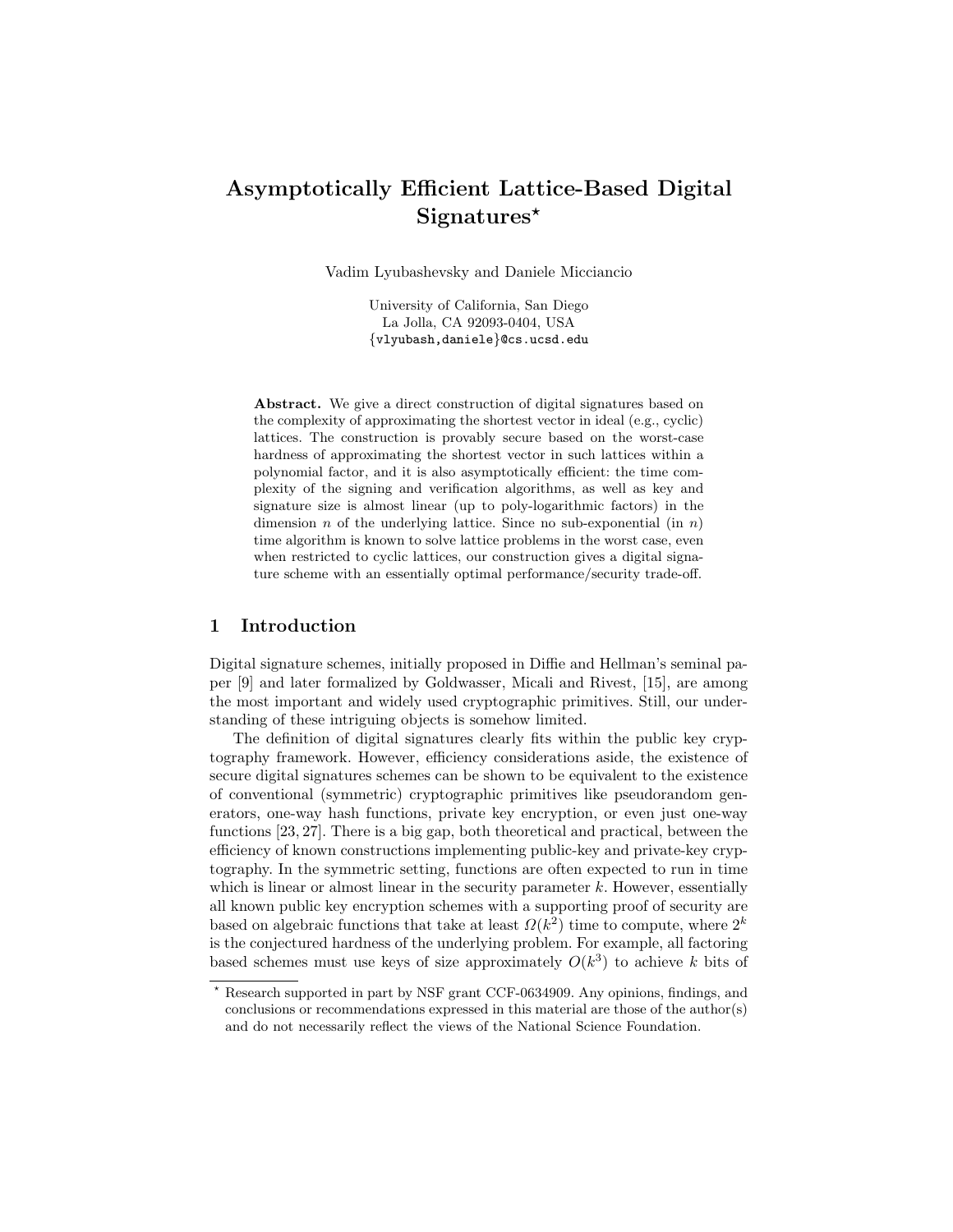security to counter the best known sub-exponential time factoring algorithms, and modular exponentiation raises the time complexity to over  $\omega(k^4)$  even when restricted to small k-bit exponents and implemented with an asymptotically fast integer multiplication algorithm.

When efficiency is taken into account, digital signatures seem much closer to public key encryption schemes than to symmetric encryption primitives. Most signature schemes known to date employ the same set of number theoretic techniques commonly used in the construction of public key encryption schemes, and result in similar complexity. Digital signatures based on arbitrary one-way hash functions have also been considered, due to the much higher speed of conjectured one-way functions (e.g., instantiated with common block ciphers as obtained from ad-hoc constructions) compared to the cost of modular squaring or exponentiation operations typical of number theoretic schemes. Still, the performance advantage of one-way function is often lost in the process of transforming them into digital signature schemes: constructions of signature schemes from non-algebraic one-way functions almost invariably rely on Lamport and Diffie's [9] one-time signature scheme (and variants thereof) which requires a number of one-way function applications essentially proportional to the security parameter. So, even if the one-way function can be computed in linear time  $O(k)$ , the complexity of the resulting signature scheme is again at least quadratic  $\Omega(k^2)$ .

Therefore, a question of great theoretical and practical interest, is whether digital signature schemes can be realized at essentially the same cost as symmetric key cryptographic primitives. While a generic construction that transforms any one-way function into a signature scheme with similar efficiency seems unlikely, one may wonder if there are specific complexity assumptions that allow to build more efficient digital signature schemes than currently known. Ideally, are there digital signature schemes with  $O(k)$  complexity, which can be proved as hard to break as solving a computational problem which is believed to require  $2^{\Omega(k)}$  time?

### 1.1 Results and techniques

The main result in this paper is a construction of a provably secure digital signature scheme with key size and computation time almost linear (up to polylogarithmic factors) in the security parameter. In other words, we give a new digital signature scheme with complexity  $O(k \log^c k)$  which can be proved to be as hard to break as a problem which is conjectured to require  $2^{Q(k)}$  time to solve.

The problem underlying our signature scheme is that of approximating the shortest vector in a lattice with "cyclic" or "ideal" structure, as already used in [22] for the construction of efficient lattice based one-way functions, and subsequently extended to collision resistant functions in [25, 18]. As in most previous work on lattices, our scheme can be proven secure based on the *worst case* complexity of the underlying lattice problems.

Since one-way functions are known to imply the existence of many other cryptographic primitives (e.g., pseudorandom generators, digital signatures, private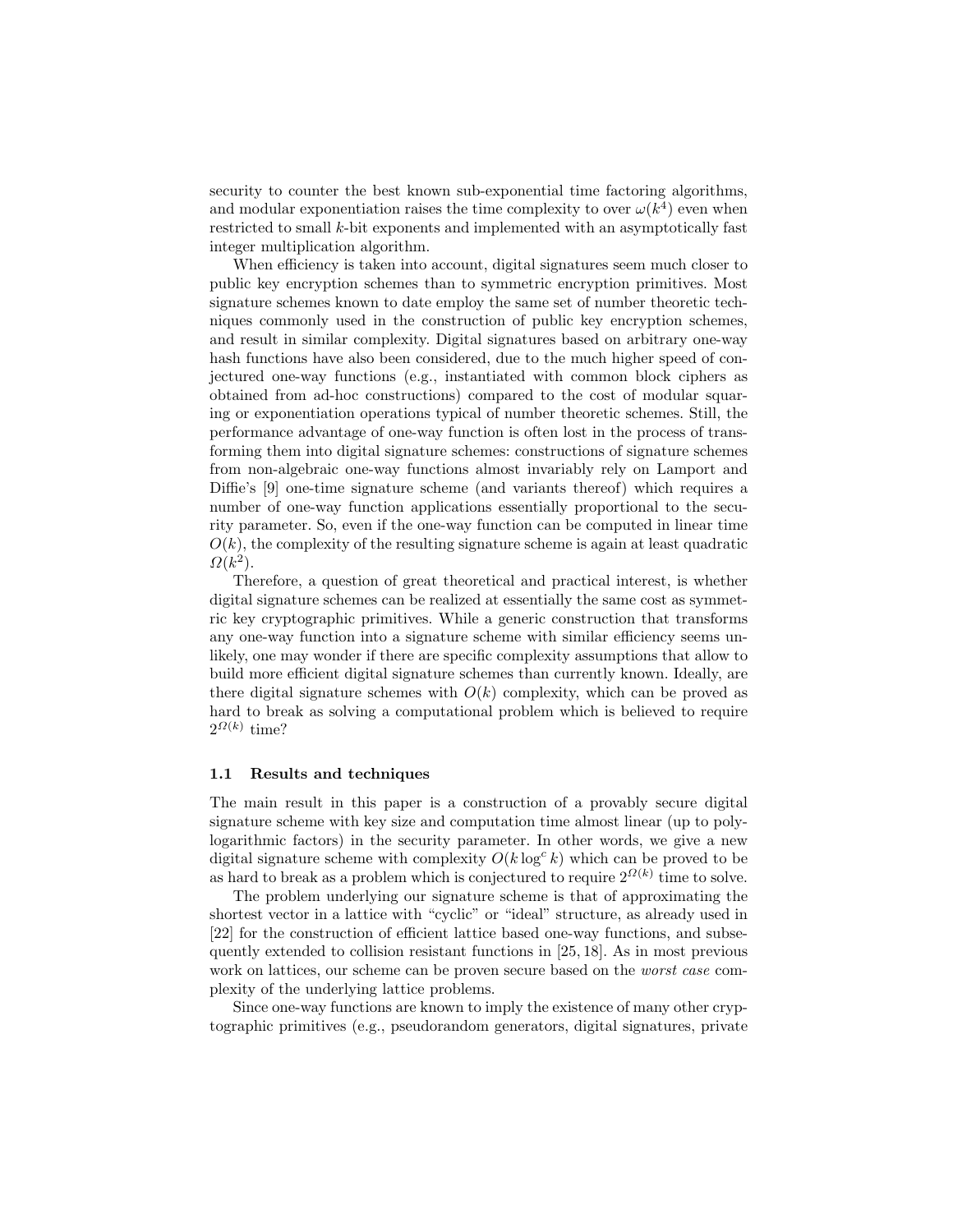key encryption, etc.), the efficient lattice based one-way functions of [22] immediately yield corresponding cryptographic primitives based on the complexity of cyclic lattices. However, the known generic constructions of cryptographic primitives from one-way functions are usually very inefficient. So, it was left as an open problem in [22] to find direct constructions of other cryptographic primitives from lattice problems with performance and security guarantees similar to those of [22]. For the case of collision resistant hash functions, the problem was resolved in [25, 18], which showed that various variants of the one-way function proposed in [22] are indeed collision resistant. In this paper we build on the results of [22, 25, 18] to build an asymptotically efficient lattice-based digital signature scheme.

**Theorem 1.** There exists a signature scheme such that the signature of an nbit message is of length  $O(k)$  and both the signing and verification algorithms take time  $O(n)+O(k)$ . The scheme is strongly unforgeable in the chosen message attack model, assuming the hardness of approximating the shortest vector problem in all ideal lattices of dimension k to within a factor  $\tilde{O}(k^2)$ .

Our lattice based signature scheme is based on a standard transformation from one-time signatures (i.e., signatures that allow to securely sign a single message) to general signature schemes, together with a novel construction of a lattice based one-time signature. We remark that the same transformation from one-time signatures to unrestricted signature schemes was also employed by virtually all previous constructions of digital signatures from arbitrary oneway functions (e.g., [21, 23, 27]). This transformation, which combines one-time signatures together with a tree structure, is relatively efficient and allows one to sign messages with only a logarithmic number of applications of a hash function and a one-time signature scheme [28]. The bottleneck in one-way function based signature schemes is the construction of one-time signatures from one-way functions. The reason for the slowdown is that the one-way function is typically used to sign a  $k$ -bit message one bit at a time, so that the entire signature requires  $k$ evaluations of the one-way function. In this paper we give a direct construction of one-time signatures, where each signature just requires two applications of the lattice based one-way function of [22, 25, 18]. The same lattice based hash function can then be used to efficiently transform the one-time signature into an unrestricted signature scheme with only a logarithmic loss in performance.

The high level structure of our lattice based one-time signature scheme is easily explained. The construction is based on the generalized compact knapsack functions of [22, 25, 18]. These are keyed functions (indexed by a key  $(a_1, \ldots, a_k)$ ) of the form

$$
h(x_1,\ldots,x_m)=\sum_i a_i\cdot x_i,
$$

where  $a_1, \ldots, a_m, x_1, \ldots, x_m$  are elements of some large ring R, and the result of the function is also in R. The domain of the function is restricted to  $x_i \in D$ , where  $D$  is a subset of  $R$  of small elements. For example, if  $R$  is the ring of integers, and  $D = \{0, 1\}$ , then h is just the subset-sum function. Notice that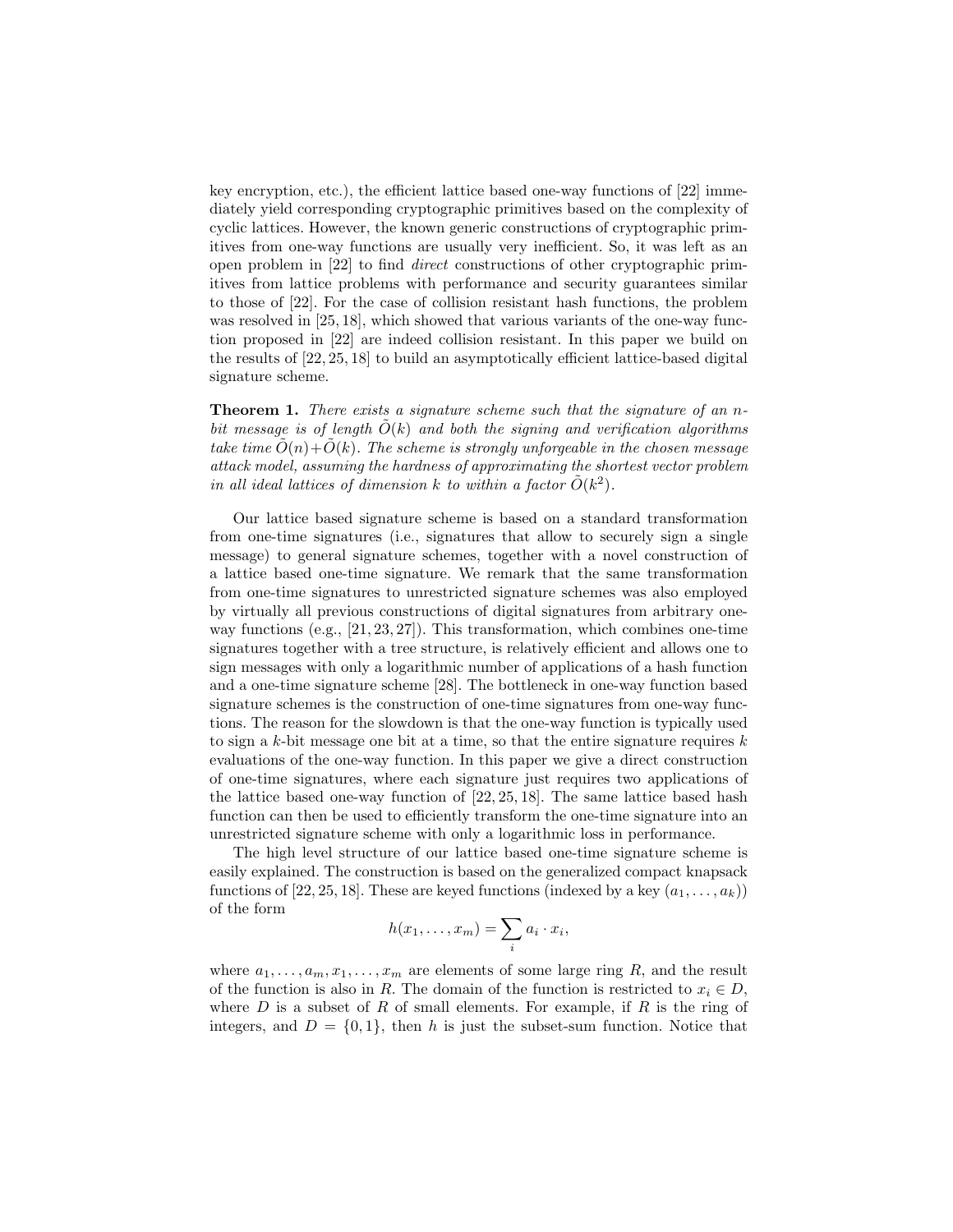if D is not restricted, then h is certainly not a one-way function: the function can be easily inverted over the integers using the extended Euclid algorithm for greatest common divisor computation. For efficiency reasons, here (as in [22, 25, 18]) we use a different ring R and a much larger subset  $D \subset R$ , so that a single element of  $D$  can be used to encode a  $k$ -bit message (see section 2.3). We now give very high level overviews of our one-time signature and the proof of its security.

One-time signature. When the user wants to generate a key for the one-time signature scheme, he simply picks two "random" inputs  $x, y \in D<sup>m</sup>$ , and computes their images under the hash function  $(h(x), h(y))$ . (The key  $(a_1, \ldots, a_m)$  to the hash function  $h$  can also be individually chosen by the user, or shared among all the users of the signature scheme.) The secret key is the pair  $(x, y)$  while the public key is given by their hashes  $(h(x), h(y))$ . Then, the signature of a message z is simply obtained as a "linear combination"  $\mathbf{x} \cdot z + \mathbf{y}$  of the two secret vectors, with coefficient being the message z to be signed. (The multiplication  $x \cdot z$  is defined as the ring multiplication of each coordinate of  $x$  by  $z$ .) Signatures can be easily verified using the homomorphic properties of the lattice based hash function  $h(\mathbf{x} \cdot z + \mathbf{y}) = h(\mathbf{x}) \cdot z + h(\mathbf{y}).$ 

Security proof. If the domain  $D^m$  were closed under the ring addition and multiplication operations, then one could show that the public key  $(h(\boldsymbol{x}), h(\boldsymbol{y}))$  and signature  $\mathbf{x} \cdot \mathbf{z} + \mathbf{y}$  do not reveal enough information to obtain the signer's secret key  $(x, y)$ , and a forgery relative to a *different* secret key will yield a collision to the hash function. But because the domain is restricted, there is a possibility that the signer's secret key was the only one that could have produced  $h(\mathbf{x}), h(\mathbf{y})$ and signature  $\mathbf{x} \cdot \mathbf{z} + \mathbf{y}$ , and so an adversary who sees these values might be able to deduce the secret key. This turns out to be the main difficulty in carrying out our proof. We overcome this technical problem by choosing the secret key elements  $x, y$  according to a carefully crafted (non-uniform) probability distribution, which can be intuitively thought as a "fuzzy" subset of the full domain  $R^m$ . It turns out that if the appropriate distribution is used, then we can have the domain  $D^m$  be closed under the ring operations in an approximate probabilistic sense, and still have  $h$  be a function that's hard to invert.

### 1.2 Related work

Lamport showed the first construction of a one-time signature based on the existence of one-way functions. In that scheme, the public key consists of the values  $f(x_0)$ ,  $f(x_1)$ , where f is a one-way function and  $x_0, x_1$  are randomly chosen elements in its domain. The elements  $x_0$  and  $x_1$  are kept secret, and in order to sign a bit i, the signer reveals  $x_i$ . This construction requires one application of the one-way function for every bit in the message. Since then, more efficient constructions have been proposed in (e.g.  $[20, 7, 6, 11, 4, 5, 16]$ ), but there was always an inherent limitation in the number of bits that could be signed efficiently with one application of the one-way function [12].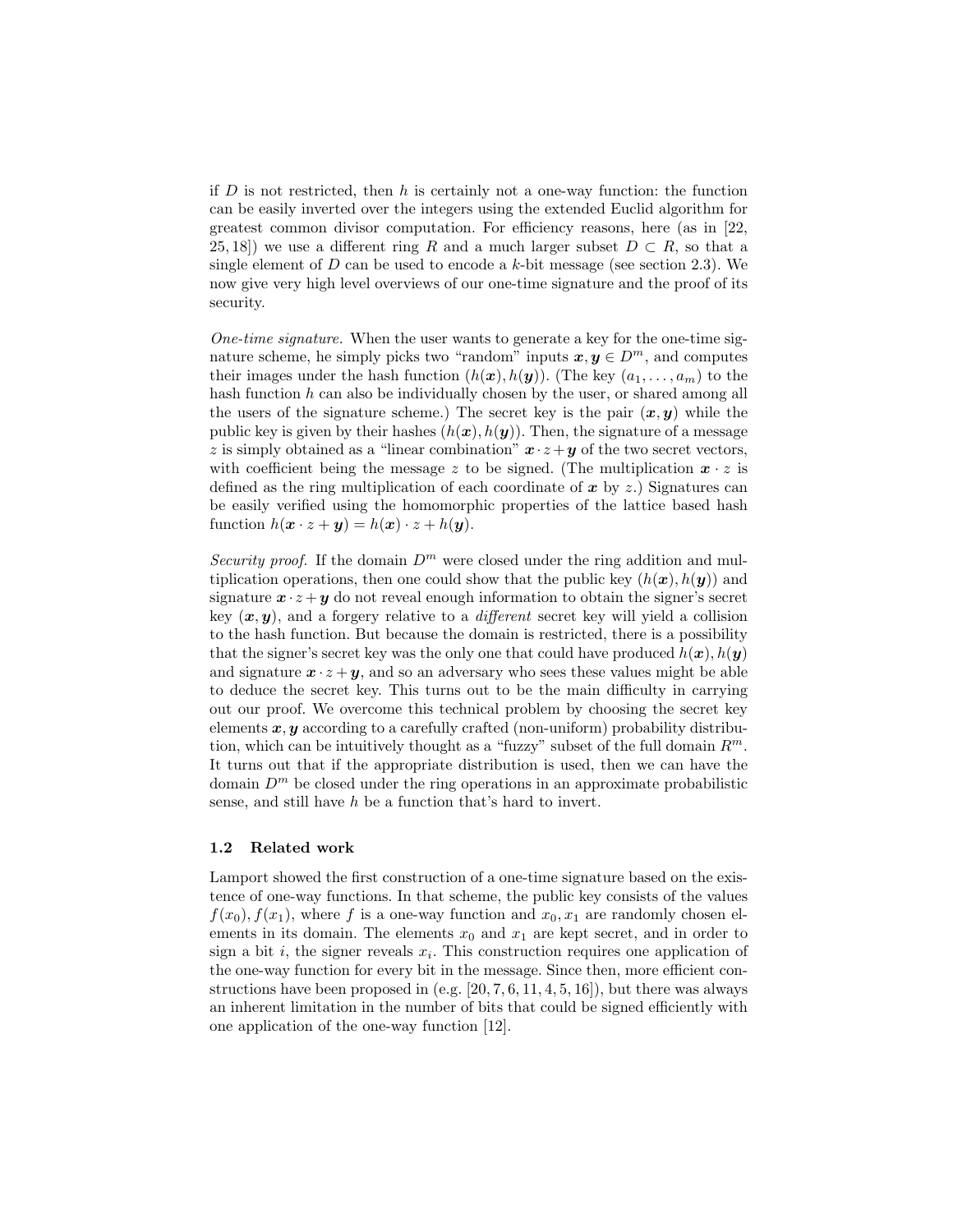Provably secure cryptography based on lattice problems was pioneered by Ajtai in [2], and attracted considerable attention within the complexity theory community because of a remarkable worst-case/average-case connection: it is possible to show that breaking the cryptographic function on the average is at least as hard as solving the lattice problem in the worst-case. Unfortunately, functions related to k-dimensional lattices typically involve an k-dimensional matrix/vector multiplication, and therefore require  $k^2$  time to compute (as well as  $k^2$  storage for keys). A fundamental step towards making lattice based cryptography more attractive in practice, was taken by Micciancio [22] who proposed a variant of Ajtai's function which is much more efficient to compute (thanks to the use of certain lattices with a special cyclic structure) and still admits a worst-case/average-case proof of security. The performance improvement in [22] (as well as in subsequent work [25, 18],) comes at a cost: the resulting function is as hard to break as solving the shortest vector problem in the worst case over lattices with a cyclic structure. Still, since the best known algorithms do not perform any better on these lattices than on general ones, it seems reasonable to conjecture that the shortest vector problem is still exponentially hard. It was later shown in [25, 18] that, while the function constructed in [22] was only oneway, it is possible to construct efficient collision-resistant hash functions based on the hardness of problems in lattices with a similar algebraic structure.

### 1.3 Open problems

Our work raises many interesting open problems. One such problem is constructing a one-time signature with similar efficiency, but based on a weaker hardness assumption. For instance, it would be great to provide a one-time signature with security based on the hardness of approximating the shortest vector problem (in ideal lattices) to within a factor of  $\tilde{O}(n)$ . Also, with the recent results of Peikert and Rosen [26], showing a possible way to build cryptographic functions whose security is based on approximating the shortest vector in special lattices to within a factor  $O(\sqrt{\log n})$ , we believe that it is worthwhile exploring whether one-time signatures can be built based on similar assumptions.

Another direction to try to build efficient signature schemes based directly on the hardness of lattice problems without going through one-time signatures and an authentication tree. The main advantage of such a scheme would be that the signer would not have to "keep a state" and remember which verification keys have already been used. Such constructions have been achieved based on problems from number theory [13, 8] but they are not as efficient, in an asymptotic sense, as the signature scheme presented here.

While the scheme presented here has almost optimal asymptotic efficiency, it is not yet ready to be used for practical applications (see Section 4). The main issue is that lattice reduction algorithms perform much better in practice than in theory, and thus our signature scheme may be insecure for parameters appropriate for practical schemes. Nevertheless, the recent advances in latticebased cryptography are a very encouraging sign that with some novel ideas, our construction can be modified into a serviceable signature scheme.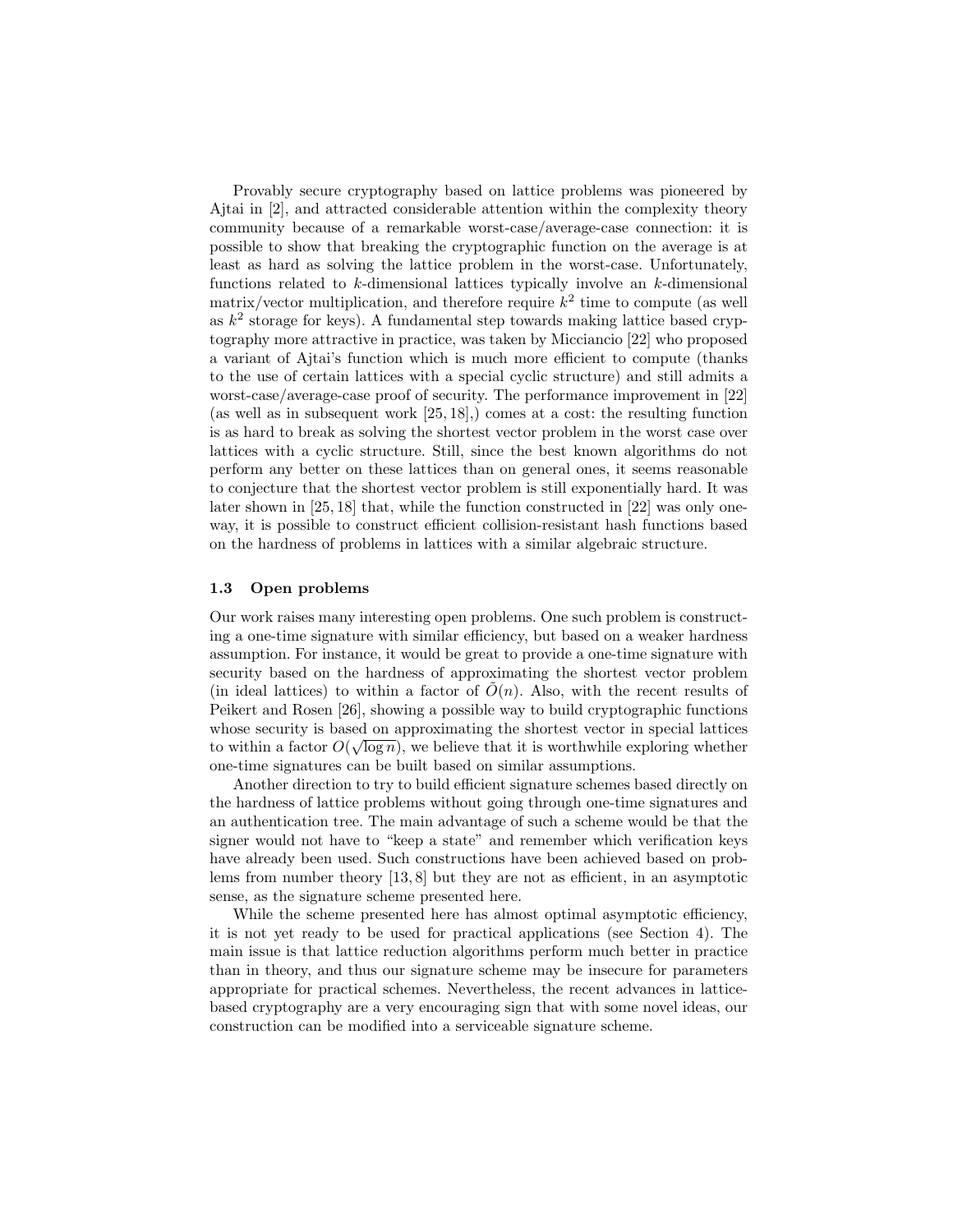# 2 Preliminaries

#### 2.1 Signatures

We recall the definitions of signature schemes and what it means for a signature scheme to be secure.

Definition 2. A signature scheme consists of a triplet of polynomial-time (possibly probabilistic) algorithms  $(G, S, V)$  such that for every pair of outputs  $(s, v)$ of  $G(1^n)$  and any n-bit message m,

$$
Pr[V(v, m, S(s, m)) = 1] = 1
$$

where the probability is taken over the randomness of algorithms  $S$  and  $V$ .

In the above definition,  $G$  is called the key-generation algorithm,  $S$  is the signing algorithm,  $V$  is the verification algorithm, and  $s$  and  $v$  are, respectively, the signing and verification keys.

A signature scheme is said to be secure if there is only a negligible probability that any adversary, after seeing signatures of messages of his choosing, can sign a message whose signature he has not already seen [15]. One-time security means that an adversary, after seeing a signature of a single message of his choosing, cannot produce a valid signature of a different message.

**Definition 3.** A signature scheme  $(G, S, V)$  is said to be one-time secure if for every polynomial-time (possibly randomized) adversary A, the probability that after seeing  $(m, S(s, m))$  for any message m of its choosing, A can produce  $(m' \neq$  $(m, \sigma')$  such that  $V(v, m', \sigma') = 1$ , is negligibly small. The probability is taken over the randomness of  $G, S, V, and A$ .

In the standard security definition of a signature scheme, the adversary should not be able to produce a signature of a message he hasn't already seen. A stronger notion of security, called strong unforgeability requires that in addition to the above, an adversary shouldn't even be able to come up with a different signature for a message whose signature he has already seen. The scheme presented in this paper satisfies this stronger notion of unforgeability.

Another feature of signatures that is sometimes desirable is the ability of the legitimate signer to prove that a message was not actually signed by her. Of course, it should be impossible for the signer to repudiate a message that she actually signed. Signatures schemes that have this feature are called Fail-Stop [24]. Our scheme has this property as well.

#### 2.2 Notation

Let  $R = \mathbb{Z}_p[x]/\langle f \rangle$  be a ring where f is an irreducible monic polynomial of degree *n* over  $\mathbb{Z}[x]$  and *p* is some small prime. For the rest of the paper, the variables  $n, p$ , and  $f$  will always be associated with the ring  $R$ . We will denote elements in R by bold letters and elements of  $R^m$ , for some positive integer m,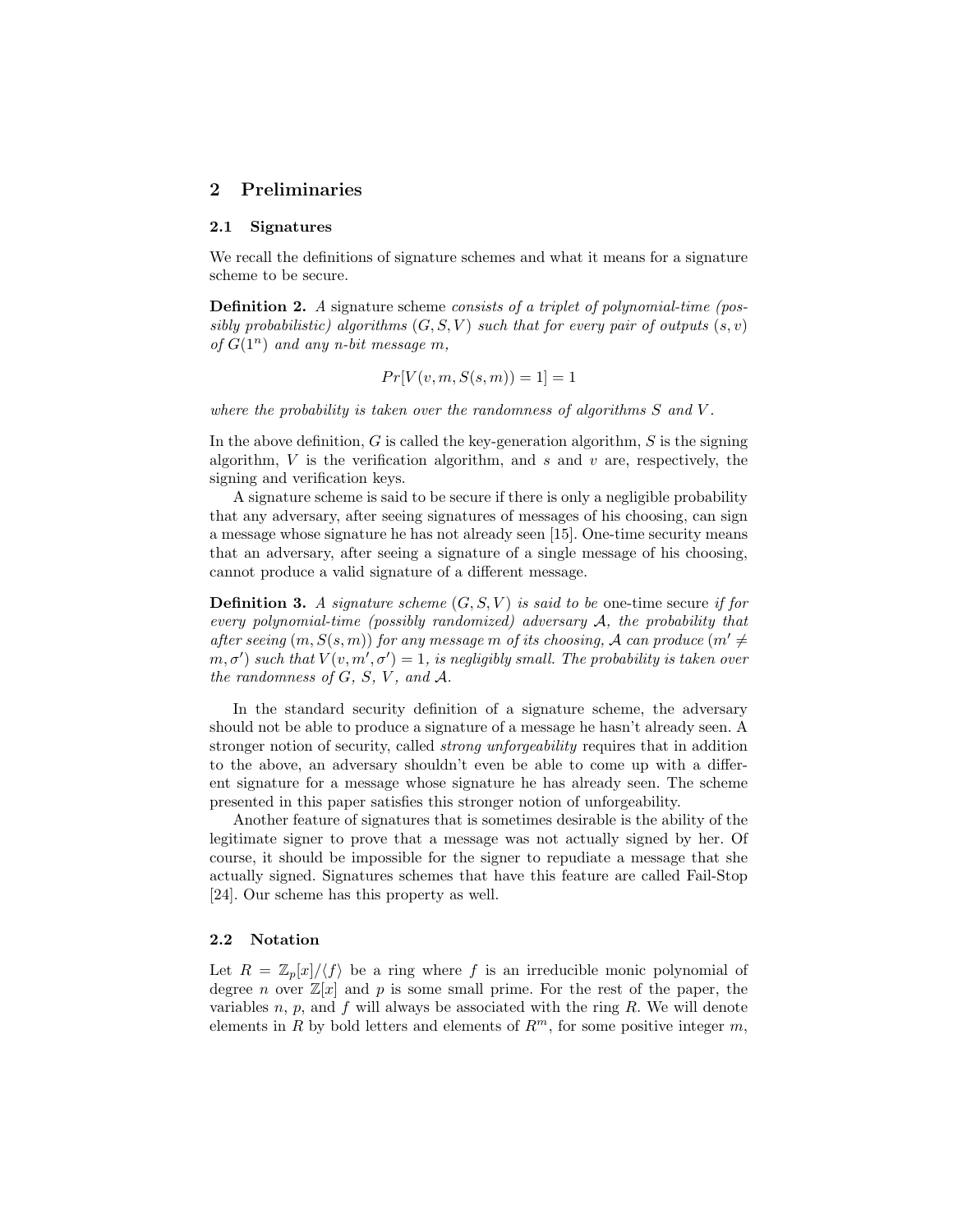by a bold letter with a hat. That is,  $\hat{a} = (a_1, \ldots, a_m) \in R^m$  when all the  $a_i$ 's<br>are in R. For an element  $\hat{a} = (a_1, \ldots, a_m) \in R^m$  and an element  $z \in R$  we are in R. For an element  $\hat{\boldsymbol{a}} = (\boldsymbol{a}_1, \dots, \boldsymbol{a}_m) \in R^m$  and an element  $\boldsymbol{z} \in R$ , we define  $\hat{a}z = (a_1z, \ldots, a_mz)$ . For two elements  $\hat{a}, \hat{b} \in \mathbb{R}^m$ , addition is defined as  $\hat{a} + \hat{b} = (a_1 + b_1, \ldots, a_m + b_m)$  and the dot product as  $\hat{a} \odot \hat{b} = a_1b_1 + \ldots + a_mb_m$ .

Notice that with the operations that we defined, the set  $R^m$  is an R-module. That is,  $R^m$  is an abelian additive group such that for all  $\hat{a}, \hat{b} \in R^m$  and  $r, s \in R$ , we have

- 1.  $(\widehat{a} + \widehat{b})r = \widehat{a}r + \widehat{b}r$
- 2.  $(\widehat{a}r)s = \widehat{a}(rs)$
- 3.  $\widehat{a}(r + s) = \widehat{a}r + \widehat{a}s$

We will now give a definition for the "length" of elements in  $R$ . To do so, we will first need to specify their representations in the ring. For our application, we will represent elements in R by a polynomial of degree  $n-1$  having coefficients in the range  $\left[-\frac{p-1}{2}, \frac{p-1}{2}\right]$ , and so when we talk about reduction modulo p, we mean finding an equivalent element modulo  $p$  in the aforementioned range. For an element  $a = a_0 + a_1 x + ... + a_{n-1} x^{n-1} \in R$ , we define  $||a||_{\infty} = max_i(|a_i|)$ . Similarly, for elements  $\hat{\mathbf{a}} = (\mathbf{a}_1, \dots, \mathbf{a}_m) \in R^m$ , we define  $\|\hat{\mathbf{a}}\|_{\infty} = \max_i (\|\mathbf{a}_i\|_{\infty})$ . Notice that  $\|\cdot\|_{\infty}$  is not exactly a norm because  $\|\alpha a\|_{\infty} \neq \alpha \|a\|_{\infty}$  for all integers  $\alpha$  (because of the reduction modulo p), but it still holds true that  $||a + b||_{\infty} \le$  $||a||_{\infty} + ||b||_{\infty}$  and  $||\alpha a||_{\infty} \le \alpha ||a||_{\infty}$ .

While putting an upper-bound on  $\|\boldsymbol{a} + \boldsymbol{b}\|_{\infty}$  is straight-forward, it turns out that upper-bounding  $\|\boldsymbol{ab}\|_{\infty}$  is somewhat more involved. Suppose that we are trying to determine the upper bound on  $\|\boldsymbol{ab}\|_{\infty}$ . For a moment, let's pretend that **a** and **b** are polynomials in  $\mathbb{Z}[x]$ . Then, the product **ab** will have degree at most  $2n-2$  and the absolute value of the maximum coefficient of **ab** will be at most  $n||a||_{\infty}||b||_{\infty}$ . Reducing **ab** modulo p will not increase the absolute value of the maximum coefficient, but reducing modulo the polynomial  $f$  can (and usually does). So if we want to upper bound  $\|\boldsymbol{ab}\|_{\infty}$ , we need to account for the increase in the coefficient size when we reduce a polynomial in  $\mathbb{Z}[x]$  of degree  $2n-2$  modulo f.

For any ring R, we define a constant  $\phi(R)$  as,

$$
\phi(R)=\min\{j:\forall\boldsymbol{a},\boldsymbol{b}\in R,\;\|\boldsymbol{a}\boldsymbol{b}\|_{\infty}\leq jn\|\boldsymbol{a}\|_{\infty}\|\boldsymbol{b}\|_{\infty}\}.
$$

The constant  $\phi(R)$  is intimately tied to the concept of "expansion factor" introduced in [18]. It is also somewhat related to the root discriminant of a number field as described in [26]. We will not go into many details here, other than to mention that there are many polynomials f which result in  $\phi(R)$  being small and it is not too hard to upper bound the value of  $\phi(R)$ . For example for  $f = x^n + 1, \, \phi(R) = 1$  and for  $f = x^n + x^{n-1} + ... + 1, \, \phi(R) \leq 2$ . In the rest of the paper, we will omit the parameter R, and just write  $\phi$ .

### 2.3 A hash function family

We now define a function family  $\mathcal{H}_{R,m}$  that maps  $R^m$  to R. The functions  $h \in \mathcal{H}_{R,m}$  are indexed by elements  $\hat{a} \in R^m$ . The input to the function is an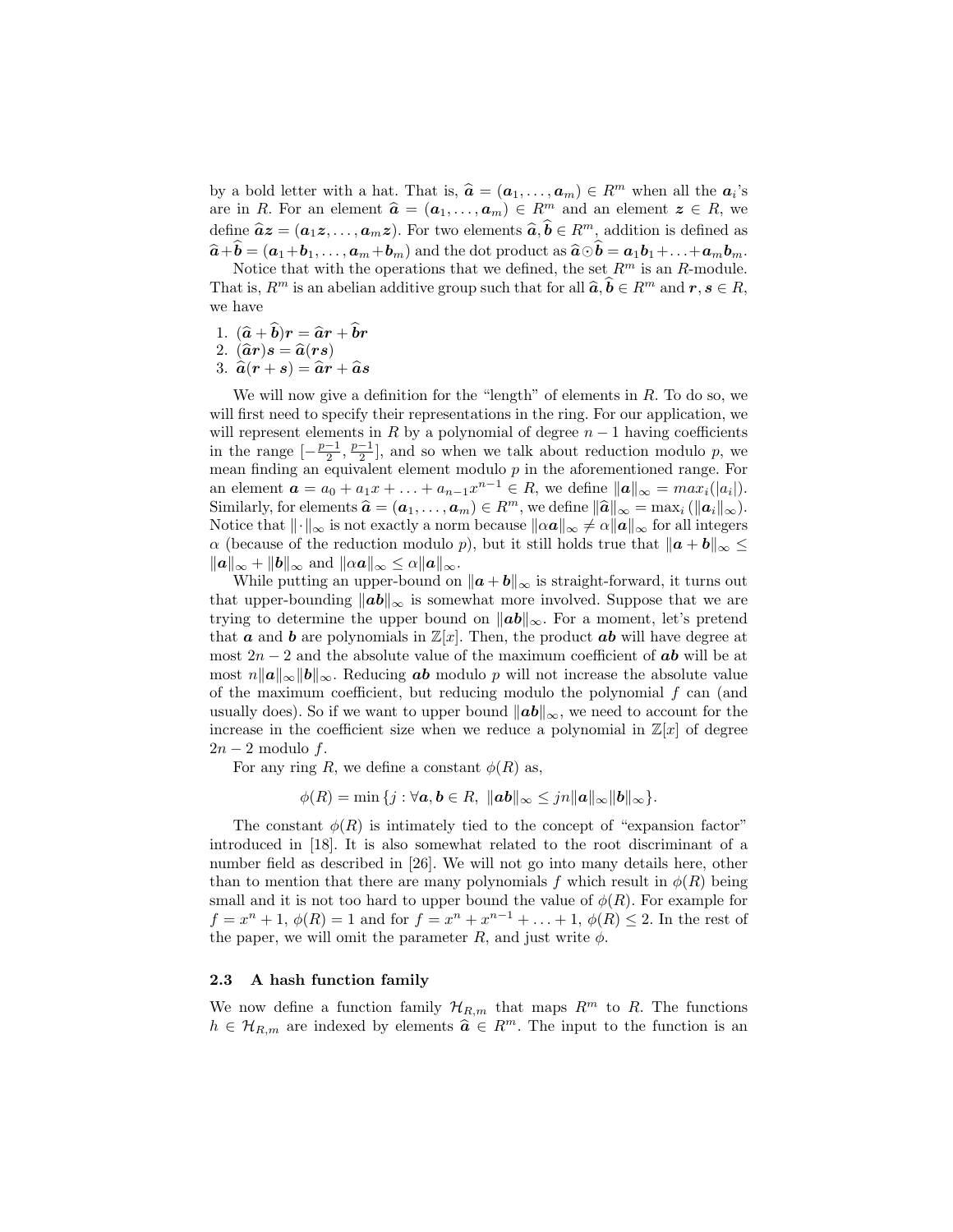element  $\hat{z} \in \mathbb{R}^m$ , and the output is  $\hat{a} \odot \hat{z}$ . So the functions in  $\mathcal{H}_{R,m}$  map elements from  $R^m$  to R. To summarize,

$$
\mathcal{H}_{R,m} = \{h_{\widehat{\mathbf{a}}} : \widehat{\mathbf{a}} \in R^m\}, \text{ where } h_{\widehat{\mathbf{a}}}(\widehat{\mathbf{z}}) = \widehat{\mathbf{a}} \odot \widehat{\mathbf{z}}
$$

Throughout the paper, we will write h rather than  $h_{\hat{a}}$  with the understanding that there is an  $\hat{a}$  associated with the function h. Notice that we can efficiently generate random functions from the function family  $\mathcal{H}_{R,m}$  by simply generating a random  $\widehat{\mathbf{a}} \in R^m$ .

It was shown in [18] that finding two "small" elements  $\hat{s}, \hat{s}' \in R^m$  such that  $\hat{b} \in \mathcal{A}'$  for rendomly chosen  $\hat{b} \in \mathcal{A}'$  is at least as hard as solving the  $h(\hat{\boldsymbol{s}}) = h(\hat{\boldsymbol{s}}')$  for randomly chosen  $h \in \mathcal{H}_{R,m}$  is at least as hard as solving the approximate shortest vector problem for all lattices of a certain type (a problem approximate shortest vector problem for all lattices of a certain type (a problem which is believed to be hard). The security of our signature scheme will be based on the hardness of this collision problem. We now define the problem formally.

**Definition 4.** The collision problem,  $Col_{d, \mathcal{H}_{R,m}}(h)$  takes as input a random function  $h \in \mathcal{H}_{R,m}$ , and asks to find two distinct elements  $\hat{s}, \hat{s}' \in R^m$  with  $\|\hat{s}\| = \|\hat{s}'\| \leq d$  each that  $h(\hat{s}) = h(\hat{s}')$  $\|\widehat{\mathbf{s}}\|_{\infty}, \|\widehat{\mathbf{s}}'\|_{\infty} \leq d$  such that  $h(\widehat{\mathbf{s}}) = h(\widehat{\mathbf{s}}').$ 

We now make some useful observations about the function family  $\mathcal{H}_{R,m}$ . The first observation is that the functions in  $\mathcal{H}_{R,m}$  are module homomorphisms.

*Claim.*  $\mathcal{H}_{R,m}$  is a set of module homomorphisms. That is, for every  $\hat{\mathbf{k}}, \hat{\mathbf{l}} \in R^m$ ,  $z \in R$ , and  $h \in \mathcal{H}_{R,m}$ , the following two conditions are satisfied:

1. 
$$
h(\hat{k} + \hat{l}) = h(\hat{k}) + h(\hat{l})
$$
  
2.  $h(\hat{k}z) = h(\hat{k})z$ 

*Proof.* By the definition of the hash function  $h$ , we have

1. 
$$
h(\hat{k} + \hat{l}) = \hat{a} \odot (\hat{k} + \hat{l}) = \hat{a} \odot \hat{k} + \hat{a} \odot \hat{l} = h(\hat{k}) + h(\hat{l})
$$
  
\n2.  $h(\hat{k}z) = \hat{a} \odot (k_1z, ..., k_mz) = a_1k_1z + ... + a_mk_mz$   
\n $= (a_1k_1 + ... + a_mk_m)z = (\hat{a} \odot \hat{k})z = h(\hat{k})z$ 

 $\Box$ 

The next observation is that the kernel of every  $h \in \mathcal{H}_{R,m}$  contains an exponential number of "small" elements.

**Lemma 5.** For every  $h \in H_{R,m}$ , there exist at least  $5^{mn}$  elements  $\hat{y} \in R^m$  such that  $\|\hat{y}\| \leq 5n^{1/m}$  and  $b(\hat{y}) = 0$ that  $\|\widehat{y}\|_{\infty} \le 5p^{1/m}$  and  $h(\widehat{y}) = 0$ .

*Proof.* Let S be the set containing all elements in  $\mathbb{R}^m$  with coefficients between 0 and  $5p^{1/m}$ . Since  $|S| = (5p^{1/m} + 1)^{mn} > 5^{mn}p^n$  and  $|R| = p^n$ , by the pigeonhole principle, there exists a  $t \in R$  and a subset  $S' \subseteq S$  such that  $|S'| \ge 5^{mn}$  and for all  $\hat{s}' \in S'$ ,  $h(\hat{s}') = t$ . If  $t = 0$ , then we're done, otherwise let  $S' = {\hat{s}'_1, \hat{s}'_2, \dots, \hat{s}'_k}$ and consider the set  $Y = {\hat{s}_1 - \hat{s}_1', \hat{s}_1' - \hat{s}_2', \dots, \hat{s}_1' - \hat{s}_k'}$  of size  $|S'|$ . Note that for each  $\hat{\mathbf{y}} \in Y$ ,  $\|\hat{\mathbf{y}}\|_{\infty} \le 5p^{1/m}$  and  $h(\hat{\mathbf{y}}) = \mathbf{0}$  because of the homomorphic property of  $h$ .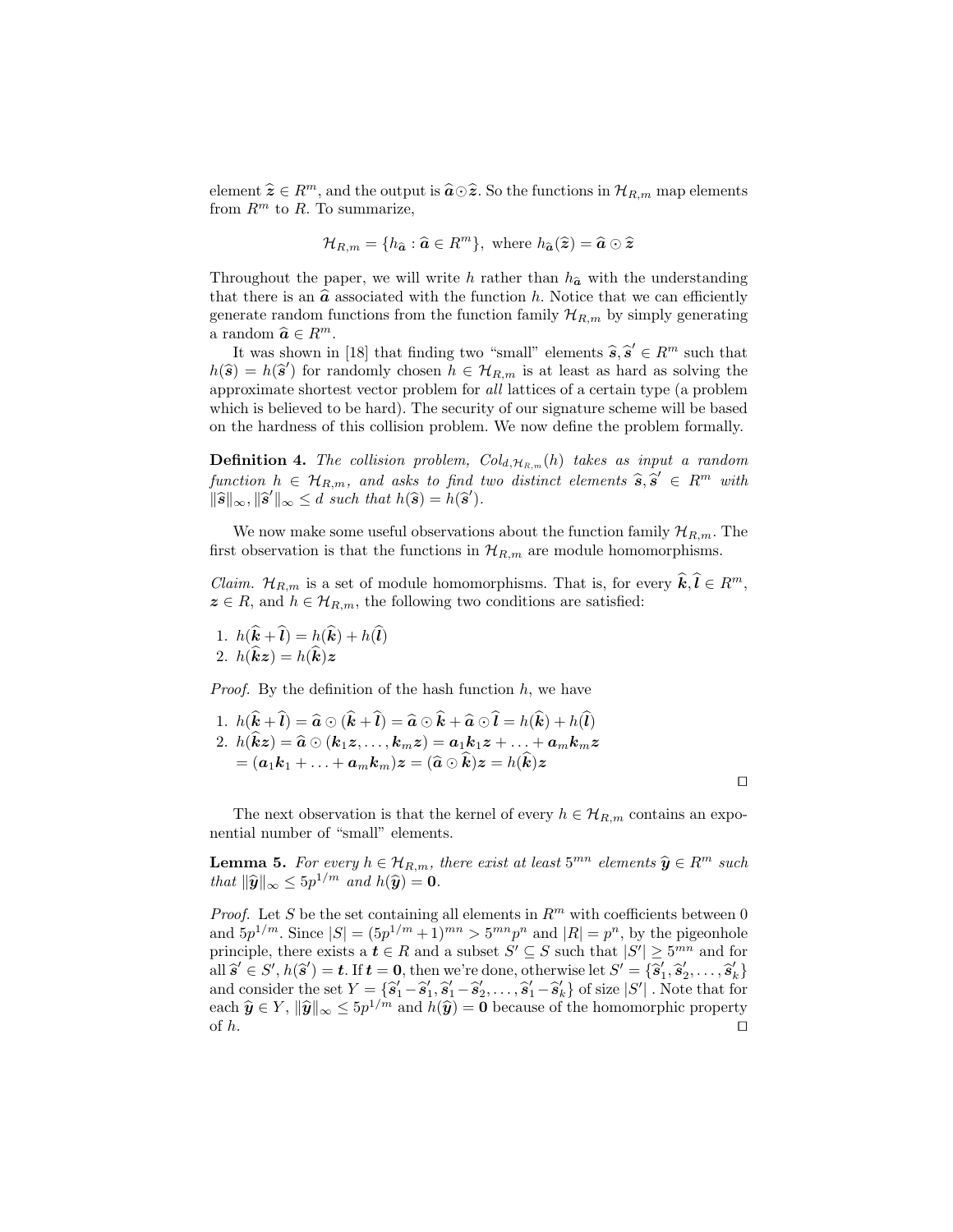#### 2.4 Lattices

In this subsection, we explain the relationship between the collision problem from Definition 4 and finding shortest vectors in certain types of lattices.

An *n*-dimensional integer lattice  $\mathcal L$  is a subgroup of  $\mathbb Z^n$ . A lattice  $\mathcal L$  can be represented by a set of linearly independent generating vectors, called a basis. For any lattice vector  $y \in \mathcal{L}$ , the infinity norm of  $y, ||y||_{\infty}$ , is the absolute value of the largest coefficient of **y**. The minimum distance (in the infinity norm<sup>1</sup>) of a lattice  $\mathcal{L}$ , denoted by  $\lambda_1(\mathcal{L})$ , is defined as:

$$
\lambda_1(\mathcal{L}) = \min_{\bm{y} \in \mathcal{L} \setminus \{\bm{0}\}} \{ \|\bm{y}\|_\infty \}
$$

Computing the  $\lambda_1(\mathcal{L})$  of a lattice was first shown to be NP-hard by van Emde Boas [29], and it was shown hard to approximate to within a factor of  $n^{1/\log \log n}$ by Dinur [10]. It is conjectured that approximating  $\lambda_1(\mathcal{L})$  to within any polynomial factor is a hard problem (though not NP-hard [14, 1]) since the fastest known algorithm takes time  $2^{O(n)}$  to accomplish this [17, 3].

Micciancio [22] defined a cyclic lattice to be a lattice  $\mathcal L$  such that if the vector  $(a_1, \ldots, a_{n-1}, a_n) \in \mathcal{L}$ , then the vector  $(a_n, a_1, \ldots, a_{n-1})$  is also in the lattice  $\mathcal{L}$ . Such lattices correspond to ideals in  $\mathbb{Z}[x]/\langle x^n-1\rangle$ . In [22], Micciancio gave a construction of an efficient family of one-way functions with security based on the worst case hardness of approximating  $\lambda_1(\mathcal{L})$  in cyclic lattices. Subsequently, it was shown in [25, 18] how to modify Micciancio's function in order to make it collision resistant. In addition, it was shown in [18] how to create efficient collision resistant hash functions with security based on approximating  $\lambda_1(\mathcal{L})$ in lattices that correspond to ideals in rings  $\mathbb{Z}[x]/\langle f \rangle$  for general f. A lattice corresponding to an ideal means that the vector  $(a_0, \ldots, a_{n-1})$  is in the lattice, if and only if the polynomial  $a_0 + a_1x + \ldots + a_{n-1}x^{n-1}$  is in the ideal. Despite the added structure of these algebraic lattices, the best algorithms to solve the shortest vector problem are the same ones as for arbitrary lattices.

The following theorem is a weaker special case of the main result of [18] that is most pertinent to this work:

**Theorem 6.** Let f be an irreducible polynomial in  $\mathbb{Z}[x]$  of degree n and define integers  $p = (\phi n)^3$  and  $m = \lceil \log n \rceil$ . If there exists a polynomial-time algorithm that solves  $Col_{d,1}$ <sub>R<sub>R,m</sub></sub>(h) for  $R = \mathbb{Z}_p[x]/\langle f \rangle$  and  $d = 10\phi p^{1/m} n \log^2 n$ , then there exists a polynomial-time algorithm that approximates  $\lambda_1(\mathcal{L})$  to within a factor of  $\tilde{O}(\phi^5n^2)$  for every lattice  $\mathcal L$  corresponding to an ideal in the ring  $\mathbb Z[x]/\langle f \rangle$ .

We point out that in [18, Theorem 2] (which is the main result of [18]), it is shown that solving the  $Col_{d, \mathcal{H}_{R,m}}(h)$  problem for certain parameters  $p, d$ , and m implies approximating the shortest vector to within a factor of  $O(n)$ . Unfortunately, in the current paper we cannot show that breaking the one-time

<sup>&</sup>lt;sup>1</sup> All the results in this paper can be adapted to any  $\ell_p$  norm. For simplicity, we concentrate on the  $\ell_{\infty}$  case, since it is the most convenient one in cryptographic applications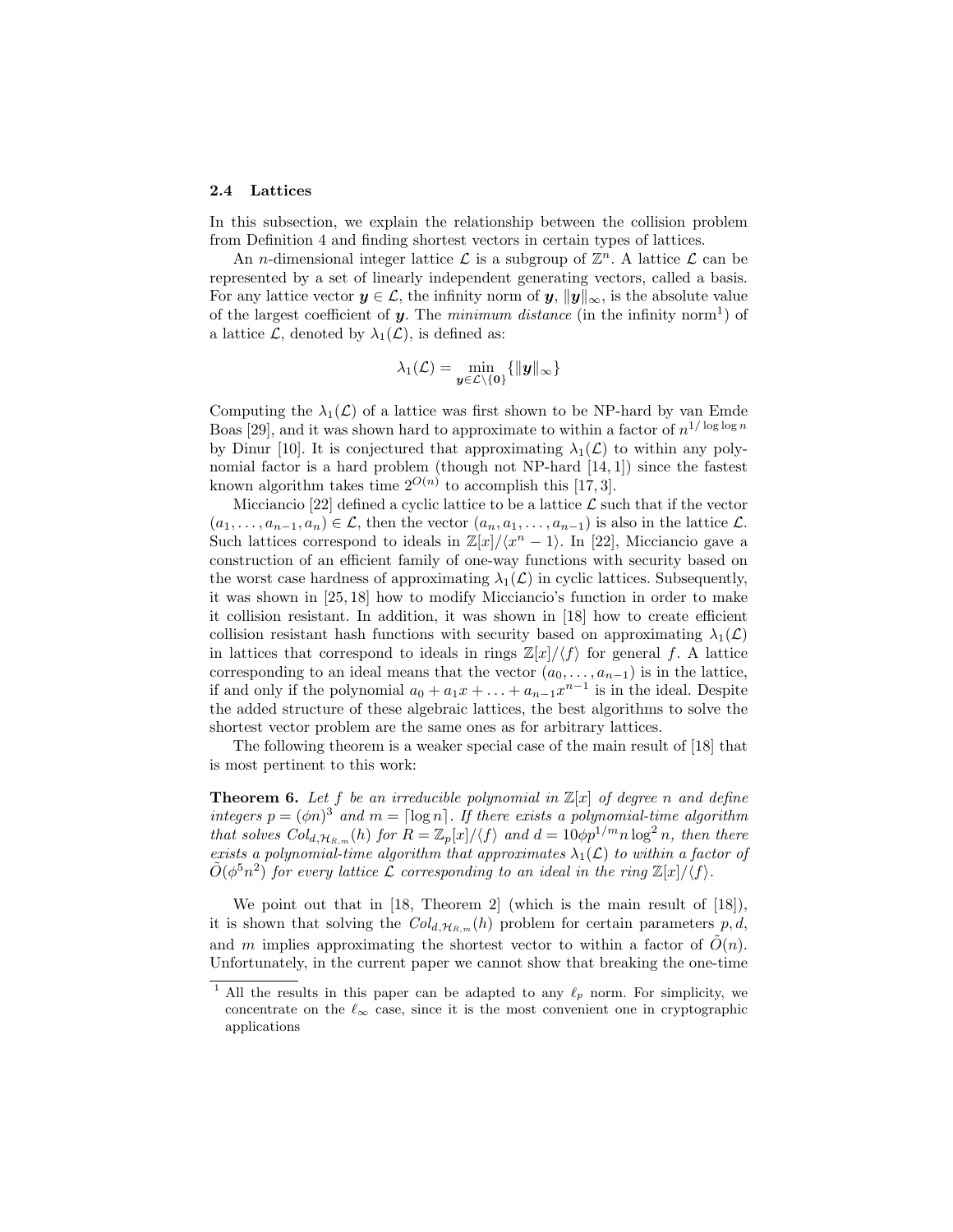signature implies solving the  $Col_{d, \mathcal{H}_{R,m}}(h)$  problem for such optimal parameters (mainly, we cannot get the parameter  $d$  to be too small). And so Theorem 6 is a weaker version of [18, Theorem 2] where the parameters  $p, m$ , and d are set in a way such that breaking the one-time signature implies solving  $Col_{d, \mathcal{H}_{R,m}}(h)$ .

We also notice in the above theorem that the approximation factor heavily depends on  $\phi$ . Thus it's prudent to choose a polynomial f that results in a small  $\phi$ . Choosing irreducible polynomials of the form  $x^n + 1$  or  $x^n + x^{n-1} + \ldots + 1$ makes  $\phi$  a small constant (1 and 2 respectively). We also point out that the integer  $p$  needs not be a prime for the proof of security to hold, but there are some practical advantages to setting it to a prime when implementing functions that involve multiplications of elements in  $\mathbb{Z}_p[x]/\langle f \rangle$  [19].

# 3 The One-Time Signature Scheme

In this section we present our one-time signature scheme. The security of the scheme will be ultimately based on the worst-case hardness of approximating the shortest vector in all lattices corresponding to ideals in the ring  $\mathbb{Z}[x]/\langle f \rangle$  for any irreducible polynomial  $f$ . The approximation factor is determined by the polynomial  $f$  as in Theorem 6. The key-generation algorithm for the signature scheme allows us to specify the polynomial  $f$  that we want to use for the hardness assumption.

### Key-Generation Algorithm:

*Input*:  $1^n$ , irreducible polynomial  $f \in \mathbb{Z}[x]$  of degree n.

1: Set  $p \leftarrow (\phi n)^3$ ,  $m \leftarrow \lceil \log n \rceil$ ,  $R \leftarrow \mathbb{Z}_p[x]/\langle f \rangle$ 

2: For all positive *i*, let the sets  $DK_i$  and  $DL_i$  be defined as:

 $DK_i = {\mathfrak{D}} \in R^m$  such that  $\|\hat{\mathbf{y}}\|_{\infty} \leq 5ip^{1/m}$ 

 $DL_i = {\hat{y} \in R^m \text{ such that } ||\hat{y}||_{\infty} \leq 5in\phi p^{1/m}}$ 

- 3: Choose uniformly random  $h \in \mathcal{H}_{R,m}$
- 4: Pick a uniformly random string  $r \in \{0,1\}^{\lfloor \log^2 n \rfloor}$
- 5: if  $r = 0^{\lfloor \log^2 n \rfloor}$  then
- 6: set  $j = |\log^2 n|$
- 7: else
- 8: set j to the position of the first 1 in the string  $r$

9: end if

- 10: Pick  $\hat{k}, \hat{l}$  independently and uniformly at random from  $DK_j$  and  $DL_j$  respectively
- 11: Signing Key:  $(\widehat{k},\widehat{l})$ . Verification Key:  $(h, h(\widehat{k}), h(\widehat{l}))$

# Signing Algorithm:

Input: Message  $z \in R$  such that  $||z||_{\infty} \leq 1$ ; signing key  $(\hat{k}, \hat{l})$ *Output*:  $\hat{\mathbf{s}} \leftarrow \hat{\mathbf{k}} \mathbf{z} + \hat{\mathbf{l}}$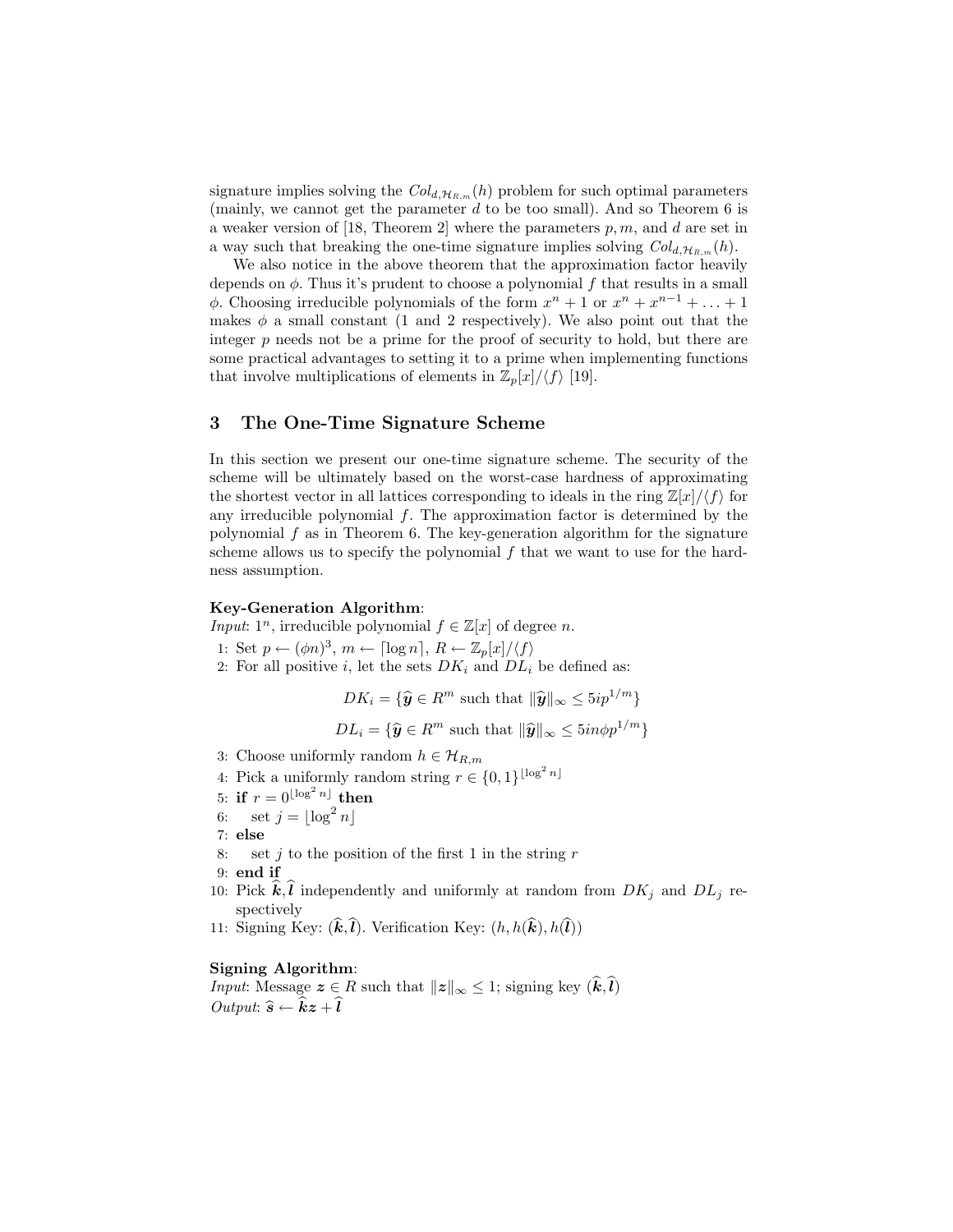#### Verification Algorithm:

*Input*: Message z; signature  $\hat{\mathbf{s}}$ ; verification key  $(h, h(\hat{\mathbf{k}}), h(\hat{\mathbf{l}}))$ Output: "ACCEPT", if  $\|\hat{\mathbf{s}}\|_{\infty} \leq 10 \phi p^{1/m} n \log^2 n$  and  $h(\hat{\mathbf{s}}) = h(\hat{\mathbf{k}}) \mathbf{z} + h(\hat{\mathbf{l}})$ "REJECT", otherwise.

At this point we would like to draw the reader's attention to the particulars of how the key-generation algorithm generates the secret signing key  $(k, l)$ . Because of the way that the integer j is generated, the secret key  $\hat{k}$  (resp.  $\hat{l}$ ) gets chosen uniformly at random from the set  $DK_i$  (resp.  $DL_i$ ) with probability  $2^{-j}$  for  $1 \leq j < |\log^2 n|$  and with probability  $2^{-j+1}$  for  $j = |\log^2 n|$ . Since  $DK_1 \subset DK_2 \subset \ldots \subset DK_{\lfloor \log^2 n \rfloor}$  and  $DL_1 \subset DL_2 \subset \ldots \subset DL_{\lfloor \log^2 n \rfloor}$ , the keys  $\bm{k}$ and **l** end up being chosen from the sets  $DK_{\lfloor \log^2 n \rfloor}$  and  $DL_{\lfloor \log^2 n \rfloor}$ , but not uniformly at random. Notice that keys with smaller coefficients are more likely to be chosen, and it's also extremely unlikely that we will ever end up with keys that are not in  $DK_{\lfloor \log^2 n \rfloor - 1}$  and  $DL_{\lfloor \log^2 n \rfloor - 1}$ . So with probability negligibly close to 1, there will always be valid secret keys that are "larger" than the ones generated by the key-generation algorithm. This will be crucial to the proof of security.

We will first show that the verification algorithm will always accept the signature generated by the signing algorithm of any message  $z \in R$ . Note that the signing keys  $\hat{k}, \hat{l}$  are contained in sets  $DK_{\log^2 n}$  and  $DL_{\log^2 n}$  respectively. Thus  $\|\widehat{k}\|_{\infty} \le 5p^{1/m} \log^2 n$  and  $\|\widehat{l}\|_{\infty} \le 5\phi p^{1/m} n \log^2 n$ . Therefore,

 $\|\widehat{\boldsymbol{\mathcal{S}}}\|_{\infty} = \|\widehat{\boldsymbol{k}}\boldsymbol{z}+\widehat{\boldsymbol{l}}\|_{\infty} \leq \|\widehat{\boldsymbol{k}}\boldsymbol{z}\|_{\infty} + \|\widehat{\boldsymbol{l}}\|_{\infty} \leq \phi n \|\widehat{\boldsymbol{k}}\|_{\infty} \|\boldsymbol{z}\|_{\infty} + \|\widehat{\boldsymbol{l}}\|_{\infty} \leq 10 \phi p^{1/m} n \log^2 n$ 

Also, by the homomorphic property of functions  $h \in \mathcal{H}_{R,m}$ ,

$$
h(\widehat{\mathbf{s}})=h(\widehat{\mathbf{k}}\mathbf{z}+\widehat{\mathbf{l}})=h(\widehat{\mathbf{k}})\mathbf{z}+h(\widehat{\mathbf{l}}).
$$

We next show that the above signature scheme is secure against forgery. More precisely, we show that forging a signature implies being able to solve the  $Col_{d, \mathcal{H}_{R,m}}(h)$  problem for the parameters in Theorem 6, which in turn implies being able to approximate  $\lambda_1(\mathcal{L})$  for any lattice  $\mathcal L$  that corresponds to an ideal in the ring  $\mathbb{Z}[x]/\langle f \rangle$ .

Theorem 7. If there exists a polynomial-time adversary that, after seeing a signature  $\hat{\mathbf{s}} = \hat{\mathbf{k}}\mathbf{z}+\hat{\mathbf{l}}$  of a message z, can output a valid signature of another message  $z'$  with probability  $1/poly(n)$ , then there exists a polynomial time algorithm that can solve the  $Col_{d, \mathcal{H}_{R,m}}(h)$  problem for  $d = 10\phi p^{1/m} n \log^2 n$ .

*Proof.* Let  $A$  be an adversary who can break the one-time signature scheme. This means that after seeing a signature for any message of his choice,  $A$  can then successfully sign a different message of his choice.

Before proceeding any further, we point out that an adversary who succeeds in forging a signature with non-negligible probability must succeed with nonnegligible probability in the case that  $j < |\log^2 n|$  in the key-generation step.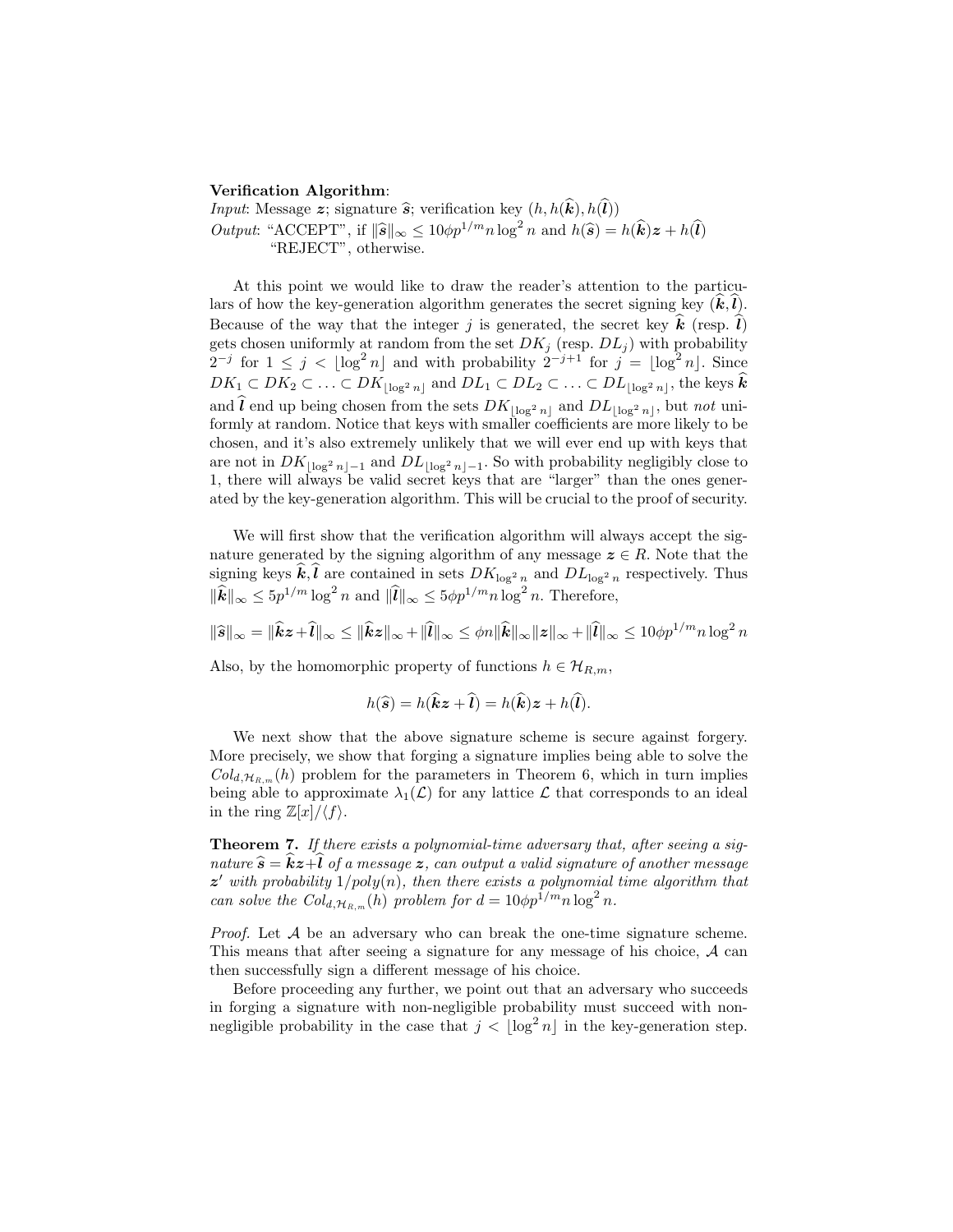This is because j equals  $\lfloor \log^2 n \rfloor$  with probability only  $2^{-\lfloor \log^2 n \rfloor + 1}$ , and so an adversary must also be able to forge signatures for other values of  $j$  if he is to have a non-negligible success probability. In the remainder of the proof, we will be assuming that the j generated in the key-generation step was less than  $\lfloor \log^2 n \rfloor$ . In other words, we'll be assuming that  $k \in DK_{\lfloor \log^2 n-1 \rfloor}$  and  $l \in DL_{\lfloor \log^2 n-1 \rfloor}$ .

The algorithm below uses the message-forging adversary  $A$  to solve the  $Col_{d, \mathcal{H}_{R,m}}(h)$  problem for the parameters specified in Theorem 6.

 $Col_{d, \mathcal{H}_{R,m}}(h)$ 

- 1: Run the Key-Generation algorithm (but use the given  $h$  instead of generating a random one).
- 2: Receive message z from A.
- 3: Send  $\hat{\mathbf{k}}z + \hat{\mathbf{l}}$  to A.
- 4: Receive message  $z'$  and its signature  $\hat{s}'$  from A
- 5: Output  $\hat{\mathbf{s}}'$  and  $\hat{\mathbf{k}}\mathbf{z}' + \hat{\mathbf{l}}$

We now need to show that the outputs of the above algorithm are a collision for the function h with non-negligible probability. If  $A$  succeeds in forging a signature  $\hat{\mathbf{s}}'$  for  $\mathbf{z}'$  (which happens with non-negligible probability), then  $\|\hat{\mathbf{s}}'\|_{\infty} \leq$  $10\phi p^{1/m} n \log^2 n$  and  $h(\hat{s}') = h(\hat{k})z' + h(\hat{l}) = h(\hat{k}z' + \hat{l})$ . So if  $\hat{s}' \neq \hat{k}z' + \hat{l}$ ,<br>then our eleccition outputted two distinct elements that form a sollision for the then our algorithm outputted two distinct elements that form a collision for the function h.

On the other hand, if  $\hat{\mathbf{s}}' = \hat{\mathbf{k}} \hat{\mathbf{z}}' + \hat{\mathbf{l}}$ , then we do not get a collision. To complete the proof of Theorem 7, we will show that it's extremely unlikely that an adversary (even one with unlimited computational power) can produce an  $\hat{s}'$  and a  $z'$ such that  $\hat{\mathbf{s}}' = \hat{\mathbf{k}}\mathbf{z}' + \hat{\mathbf{l}}$ . This will be done in two steps. In the first step, we show that being able to produce such an  $\hat{s}'$  and  $z'$  implies uniquely determining the signing level  $(\hat{h} \hat{l})$ . Then in the second stap we show that sign the public level signing key  $(\hat{k},\hat{l})$ . Then in the second step we show that given the public key  $(h, h(k), h(l))$  and a signature  $kz+l$  of message z, it is information theoretically impossible to determine the signing key  $(\hat{k}, \hat{l})$ . This means that if A is able to forge a signature  $\hat{s}'$  for some message  $z'$ , then almost certainly  $\hat{s}' \neq \hat{k}z' + \hat{l}$ .<br>We now show that obtaining an  $\hat{s}'$  and a  $z'$  such that  $\hat{s}' - \hat{k}z' + \hat{l}$  unique

We now show that obtaining an  $\hat{s}'$  and a z' such that  $\hat{s}' = \hat{k}z' + \hat{l}$  uniquely<br>or mines  $\hat{k} \hat{l}$ , Since we know that  $\hat{s} = \hat{k}z + \hat{l}$  and  $\hat{s}' = \hat{k}z' + \hat{l}$ , it follows that determines  $\hat{k}, \hat{l}$ . Since we know that  $\hat{s} = \hat{k}z + \hat{l}$  and  $\hat{s}' = \hat{k}z' + \hat{l}$ , it follows that  $\hat{\mathbf{s}} - \hat{\mathbf{s}}' = \hat{\mathbf{k}}(\mathbf{z} - \mathbf{z}')$ . Since  $\|\hat{\mathbf{k}}\|_{\infty} \le 5p^{1/m} \log^2 n$  and  $\|\mathbf{z} - \mathbf{z}'\|_{\infty} \le 2$ , multiplying  $\hat{k}$  by  $z - z'$  in the ring  $\mathbb{Z}_p[x]/\langle f \rangle$  is the same as multiplying them in the ring  $\mathbb{Z}[x]/\langle f \rangle$  because the coefficients never get big enough to get reduced modulo p. This is because

$$
\|\widehat{k}(z-z')\|_{\infty} \le 10\phi p^{1/m} n \log^2 n = 80\phi^{1+\frac{3}{\log n}} n \log^2 n = \phi^{1+o(1)} \cdot o(n^2),
$$

but in order to get reduced modulo  $p$ , the absolute value of the coefficients would have to be at least  $p/2 = \Theta(\phi^3 n^3)$ , which is a much larger quantity. Now, since the ring  $\mathbb{Z}[x]/\langle f \rangle$  is an integral domain and  $z - z' \neq 0$ , there cannot exist another key  $\hat{\mathbf{k}}' \neq \hat{\mathbf{k}}$  such that  $\hat{\mathbf{k}}'(z - z') = \hat{\mathbf{k}}(z - z')$ . And so the key  $\hat{\hat{\mathbf{k}}}$  is uniquely determined (and is equal to  $\frac{\hat{s}-\hat{s}'}{z-z'}$ ), and similarly the key  $\hat{l} = \hat{s} - \hat{k}z$  is also unique.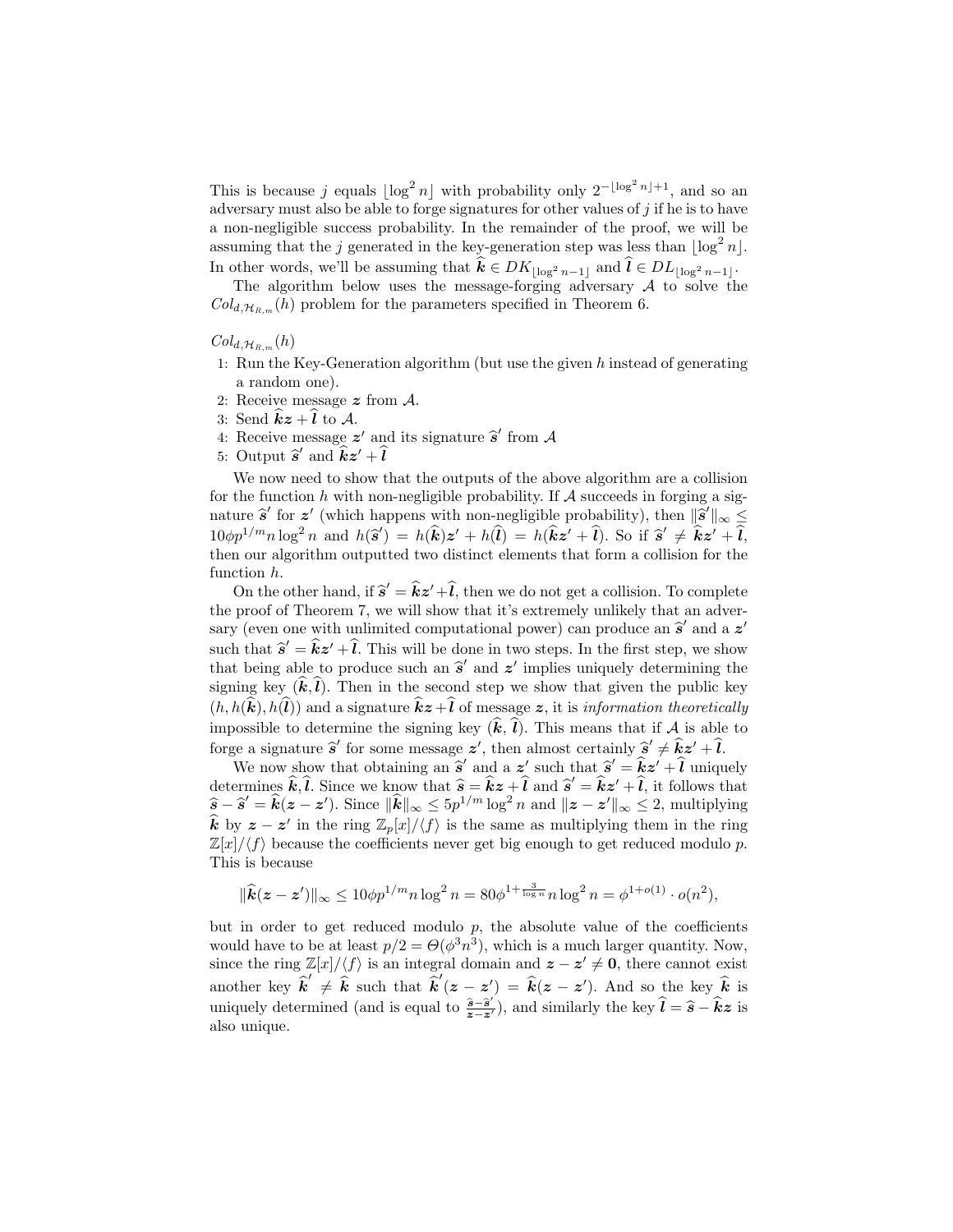Now we move on to showing that by knowing only  $h, h(\hat{k}), h(\hat{l}), z$ , and  $\hat{k}z+\hat{l}$ , it is information theoretically impossible to determine the signing key  $(\hat{k},\hat{l})$ (and thus, information theoretically impossible to come up with  $\hat{s}'$ ,  $z'$  such that  $\hat{\mathbf{s}}' = \hat{\mathbf{k}}\mathbf{z}' + \hat{\mathbf{l}}$ . The idea is to show that for every  $h, h(\hat{\mathbf{k}}), h(\hat{\mathbf{l}}), \mathbf{z}, \hat{\mathbf{k}}\mathbf{z} + \hat{\mathbf{l}}$  there is an exponential number of signing keys  $(\hat{k}', \hat{l}')$ , other than  $(\hat{k}, \hat{l})$ , that satisfy  $h(\hat{k}) = h(\hat{k}'), h(\hat{l}) = h(\hat{l}'), \text{ and } \hat{k}z + \hat{l} = \hat{k}z + \hat{l}'.$  And in addition, the total probability that one of these other keys was chosen in the key-generation step (conditioned on  $h, h(\hat{k}), h(\hat{l}), z, \hat{k}z + \hat{l}$ ) is almost one.

We point out that we are not proving *witness-indistinguishability*. It's actually quite possible that for every other key  $(\hat{k}', \hat{l}')$ , the probability that it was the key that was used to sign the message is exponentially smaller than the probability that  $(k, l)$  was the key. What we will be showing is that the sum of probabilities of all other possible keys combined being the secret key is exponentially *larger* than the probability that  $(k, l)$  was the key.

**Lemma 8.** Let  $(h, K, L)$  be the verification key of the signature scheme and  $\hat{s}$ is the signature of some message z. Then for any signing key  $(\hat{k},\hat{l})$  such that  $k \in DK_{\lfloor \log^2 n-1\rfloor}, l \in DL_{\lfloor \log^2 n-1\rfloor}, h(k) = K$ ,  $h(l) = L$  and  $\hat{s} = kz + l$ , the probability that this was the actual signing key generated by the key-generation algorithm is negligibly small.

*Proof.* We define the set Y to be the elements of the kernel of h that have "small" lengths". In particular,

$$
Y = \{\hat{\boldsymbol{y}} \in R^m \text{ such that } \|\hat{\boldsymbol{y}}\|_{\infty} \le 5p^{1/m} \text{ and } h(\hat{\boldsymbol{y}}) = \mathbf{0}\}.
$$

For every  $\hat{y} \in Y$ , consider the elements  $\hat{k}' = \hat{k} - \hat{y}$  and  $\hat{l}' = \hat{l} + \hat{y}z$ . Notice that

$$
h(\hat{k}') = h(\hat{k} - \hat{y}) = h(\hat{k}) - h(\hat{y}) = K - 0 = K,
$$
  
\n
$$
h(\hat{l}') = h(\hat{l} + \hat{y}z) = h(\hat{l}) + h(\hat{y})z = L + 0 = L,
$$
  
\n
$$
\hat{k}'z + \hat{l}' = (\hat{k} - \hat{y})z + \hat{l} + \hat{y}z = \hat{k}z + \hat{l} = \hat{s}.
$$

Thus, for every  $\hat{y} \in Y$ , if  $\hat{k}'$  happens to be in  $DK_{\lfloor \log^2 n \rfloor}$  and  $\hat{l}'$  happens to be in  $DL_{\lfloor \log^2 n \rfloor}$ , then  $(\hat{\boldsymbol{k}}', \hat{\boldsymbol{l}}')$  is another valid signing key that could have been used to sign the message z. Since  $\|\widehat{y}\|_{\infty} \le 5p^{1/m}$  and  $\|\widehat{y}z\|_{\infty} \le 5n\phi p^{1/m}$ , we get the following bounds on the norms of  $\hat{\boldsymbol{k}}'$  and  $\hat{\boldsymbol{l}}'$ :

$$
\|\widehat{k}'\|_{\infty} \leq \|\widehat{k}\|_{\infty} + \|\widehat{y}\|_{\infty} \leq \|\widehat{k}\|_{\infty} + 5p^{1/m},
$$
  

$$
\|\widehat{l}'\|_{\infty} \leq \|\widehat{l}\|_{\infty} + \|\widehat{y}z\|_{\infty} \leq \|\widehat{l}\|_{\infty} + 5n\phi p^{1/m}.
$$

For the remainder of the proof, let i be the smallest integer such that  $\hat{k}$ and  $\hat{l}$  are contained in  $DK_i$  and  $DL_i$  respectively. Then  $\hat{k}'$  and  $\hat{l}'$  are definitely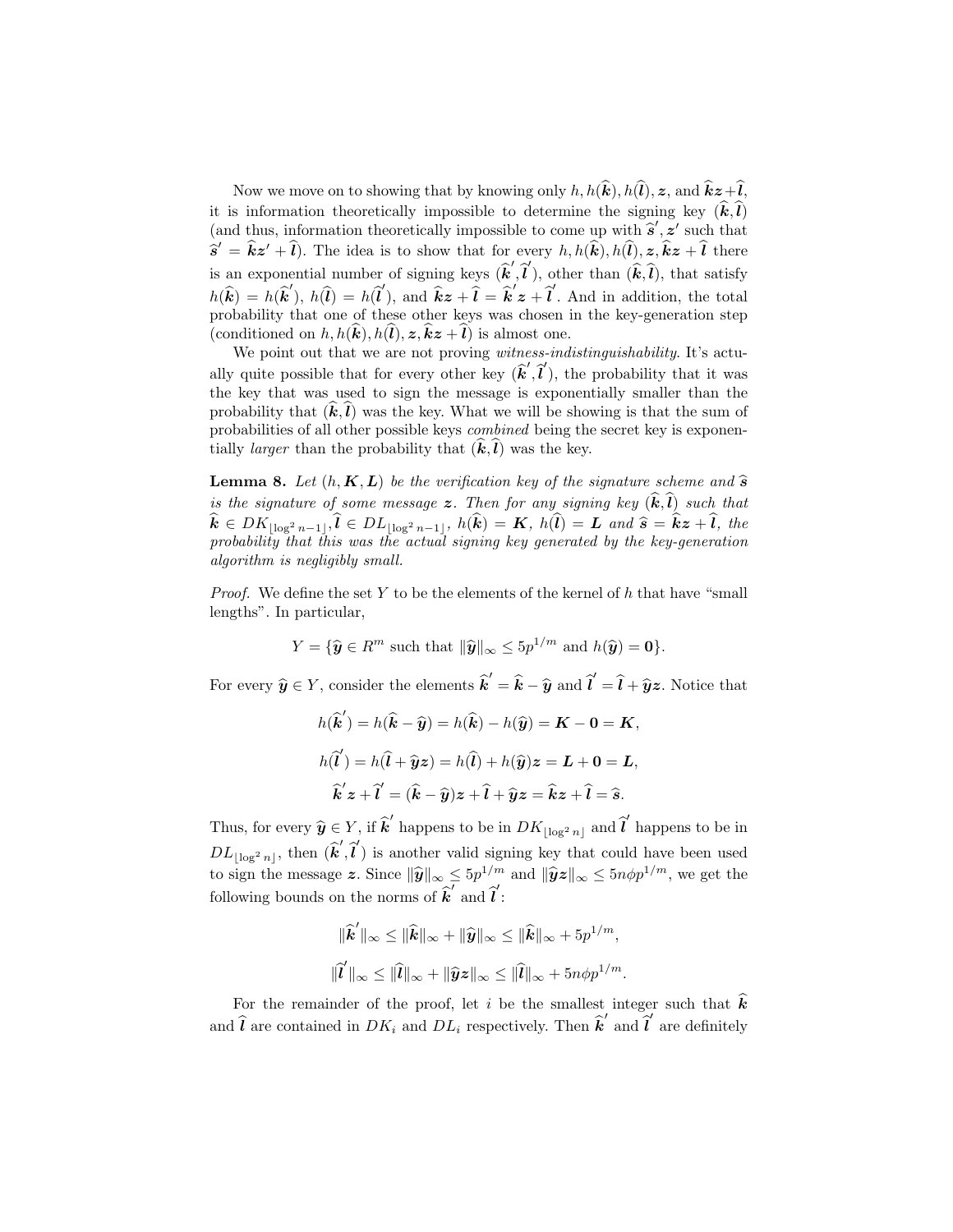contained in  $DK_{i+1}$  and  $DL_{i+1}$  for every  $\hat{y} \in Y$ . And since we assumed that  $\hat{k} \in$  $DK_{\lfloor \log^2 n - 1 \rfloor}$  and  $\hat{\mathbf{l}} \in DL_{\lfloor \log^2 n - 1 \rfloor}$ , it turns out that  $(\hat{\mathbf{k}}', \hat{\mathbf{l}}')$  is a perfectly valid signing key. To prove the lemma, we will need to upper-bound the probability that the generated secret keys were  $\hat{k}, \hat{l}$  given that the public keys are  $K = h(\hat{k})$ and  $\mathbf{L} = h(\hat{\mathbf{l}})$  and the signature of  $\mathbf{z}$  is  $\hat{\mathbf{s}} = \hat{\mathbf{k}}\mathbf{z} + \hat{\mathbf{l}}$ . Let E be the event that the verification key are  $K$  and  $L$  and the signature of  $z$  is  $\hat{s}$ .

$$
Pr[\text{signing key} = (\hat{k}, \hat{l}) | E] = \frac{Pr[\text{key} = (\hat{k}, \hat{l}) \& E]}{Pr[E]} = \frac{Pr[\text{key} = (\hat{k}, \hat{l})]}{Pr[E]}
$$

We now calculate the probability that the keys were  $\hat{k}, \hat{l}$ . This is computed by noting that  $\hat{k}, \hat{l}$  were generated by selecting  $j \geq i$  with probability  $2^{-j}$  and then selecting  $\hat{k}, \hat{l}$  from  $DK_j$  and  $DL_j$ . Since  $\hat{k}$  and  $\hat{l}$  are chosen uniformly and independently at random from  $DK_j$  and  $DL_j$ , the probability that they are both chosen is  $\frac{1}{|DK_j|\cdot|DL_j|}$ . So,

$$
Pr[\text{signing key} = (\hat{k}, \hat{l})] = \frac{1}{2^i |DK_i||DL_i|} + \frac{1}{2^{i+1}|DK_{i+1}||DL_{i+1}|} + \dots \quad (1)
$$

To calculate the probability of event  $E$ , we need to figure out the probability that the keys chosen will result in public keys  $K$  and  $L$  and when given the message z, the signature will be  $\hat{s}$ . We have shown above that for every  $\hat{y} \in Y$ , choosing the keys  $\vec{k} - \hat{y}, \vec{l} + \hat{y}z$  will produce public keys  $K, L$  and signature  $\hat{s}$ . Since we know that  $\hat{k} - \hat{y}$  and  $\hat{l} + \hat{y}z$  are contained in DK<sub>i+1</sub> and DL<sub>i+1</sub> respectively, we get

$$
Pr[E] > \frac{|Y|}{2^{i+1}|DK_{i+1}||DL_{i+1}|} + \frac{|Y|}{2^{i+2}|DK_{i+2}||DL_{i+2}|} + \dots
$$
 (2)

If we let  $q = Pr$  signing key  $= (\hat{k}, \hat{l})$ , then combining (1) and (2) we get

$$
Pr[E] > |Y| \left( q - \frac{1}{2^i |DK_i| |DL_i|} \right)
$$

and so,

$$
\frac{Pr[\text{signing key} = (\hat{k}, \hat{l})]}{Pr[E]} < \frac{q}{|Y| \left(q - \frac{1}{2^i |DK_i||DL_i|}\right)} = \frac{q2^i |DK_i||DL_i|}{|Y| (q2^i |DK_i||DL_i| - 1)}
$$

$$
= \frac{1}{|Y|} \left(1 + \frac{1}{q2^i |DK_i||DL_i| - 1}\right)
$$

Before proceeding, we will state the following inequality that will be used later,

$$
\frac{|DK_{i+1}||DL_{i+1}|}{|DK_i||DL_i|} = \frac{(2 \cdot 5(i+1)p^{1/m})^{mn} (2 \cdot 5(i+1)n\phi p^{1/m})^{mn}}{(2 \cdot 5ip^{1/m})^{mn} (2 \cdot 5in\phi p^{1/m})^{mn}}
$$

$$
= \left(1 + \frac{1}{i}\right)^{2mn} \le 2^{2mn} = 4^{mn}
$$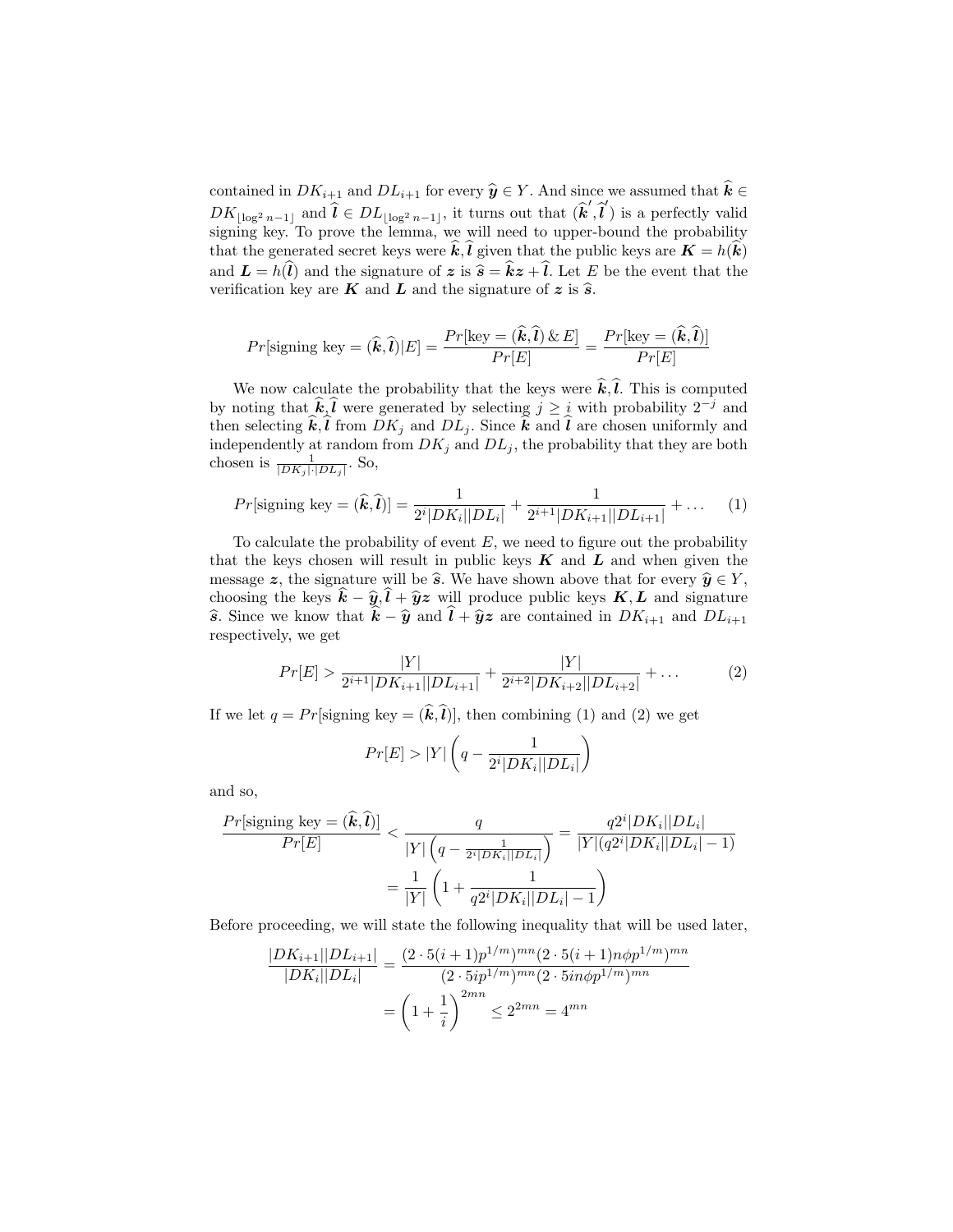Now we use the above inequality to lower bound the quantity  $q2^i|DK_i||DL_i|$ . Recall that q was defined to be the probability that the signing key is  $(\hat{k},\hat{l})$ , and so from Equation (1), we obtain

$$
q2^{i}|DK_{i}||DL_{i}| = 2^{i}|DK_{i}||DL_{i}|\left(\frac{1}{2^{i}|DK_{i}||DL_{i}|} + \frac{1}{2^{i+1}|DK_{i+1}||DL_{i+1}|} + \cdots\right)
$$
  
> 
$$
2^{i}|DK_{i}||DL_{i}|\left(\frac{1}{2^{i}|DK_{i}||DL_{i}|} + \frac{1}{2^{i+1}|DK_{i+1}||DL_{i+1}|}\right)
$$
  
= 
$$
1 + \frac{|DK_{i}||DL_{i}|}{2|DK_{i+1}||DL_{i+1}|} \geq 1 + \frac{1}{2 \cdot 4^{mn}}
$$

Using the above inequality, we obtain

$$
\frac{Pr[\text{signing key} = (\hat{k}, \hat{l})]}{Pr[E]} < \frac{1}{|Y|} \left( 1 + \frac{1}{q2^i |DK_i| |DL_i| - 1} \right) \le \frac{1}{|Y|} (1 + 2 \cdot 4^{mn})
$$

and since by Lemma 5 we know that  $|Y| \ge 5^{mn}$ , we are done.

This concludes the proof of the theorem.  $\Box$ 

### 3.1 Strong unforgeability

We now show that our one-time signature scheme also satisfies a stronger notion of security, called strong unforgeability. In the previous section we showed that if an adversary can produce a signature for an unseen message, then  $Col_{d, \mathcal{H}_{R,m}}(h)$ can be solved in polynomial time. Now we point out that  $Col_{d, \mathcal{H}_{R,m}}(h)$  can be solved in polynomial time even if the adversary is able to produce a different signature of a message whose signature he has seen. Suppose that after seeing the signature  $\hat{s} = \hat{k}z + \hat{l}$  of a message z, the adversary A sends back another valid signature  $\hat{s}' \neq \hat{s}$  of z. Then  $\hat{s}$  and  $\hat{s}'$  form a collision for h. This is because

$$
h(\widehat{\mathbf{s}}') = h(\widehat{\mathbf{k}})\mathbf{z} + h(\widehat{\mathbf{l}}) = h(\widehat{\mathbf{k}}\mathbf{z} + \widehat{\mathbf{l}}) = h(\widehat{\mathbf{s}}).
$$

## 4 Practical attacks

While our scheme is efficient and secure in an asymptotic sense, it is not yet secure for parameters that one would want to use in practical applications. In this section we demonstrate an attack against our one-time signature scheme by showing how an adversary would go about forging a signature for the message  $z = 0$ . We demonstrate the attack for this message because it is the simplest to explain, but the attack can be easily adapted to any other message.

Knowing the public keys  $h(\hat{k})$  and  $h(\hat{l})$ , we can forge a signature for the message  $z = 0$  by finding an element  $\hat{l}$  of length less than  $10\phi p^{1/m} n \log^2 n$ such that  $h(\vec{l}') = h(\hat{l})$  and outputting it as the signature  $\hat{s}$ . Note that  $h(\hat{s}) = h(\hat{l}) \circ h(\hat{s})$  $h(\hat{k})\mathbf{0} + h(\hat{l}) = h(\hat{l}) = h(\hat{l}')$  and also  $\|\hat{s}\|_{\infty} = \|\hat{l}'\|_{\infty}$ . So  $\hat{s}$  will be a valid signature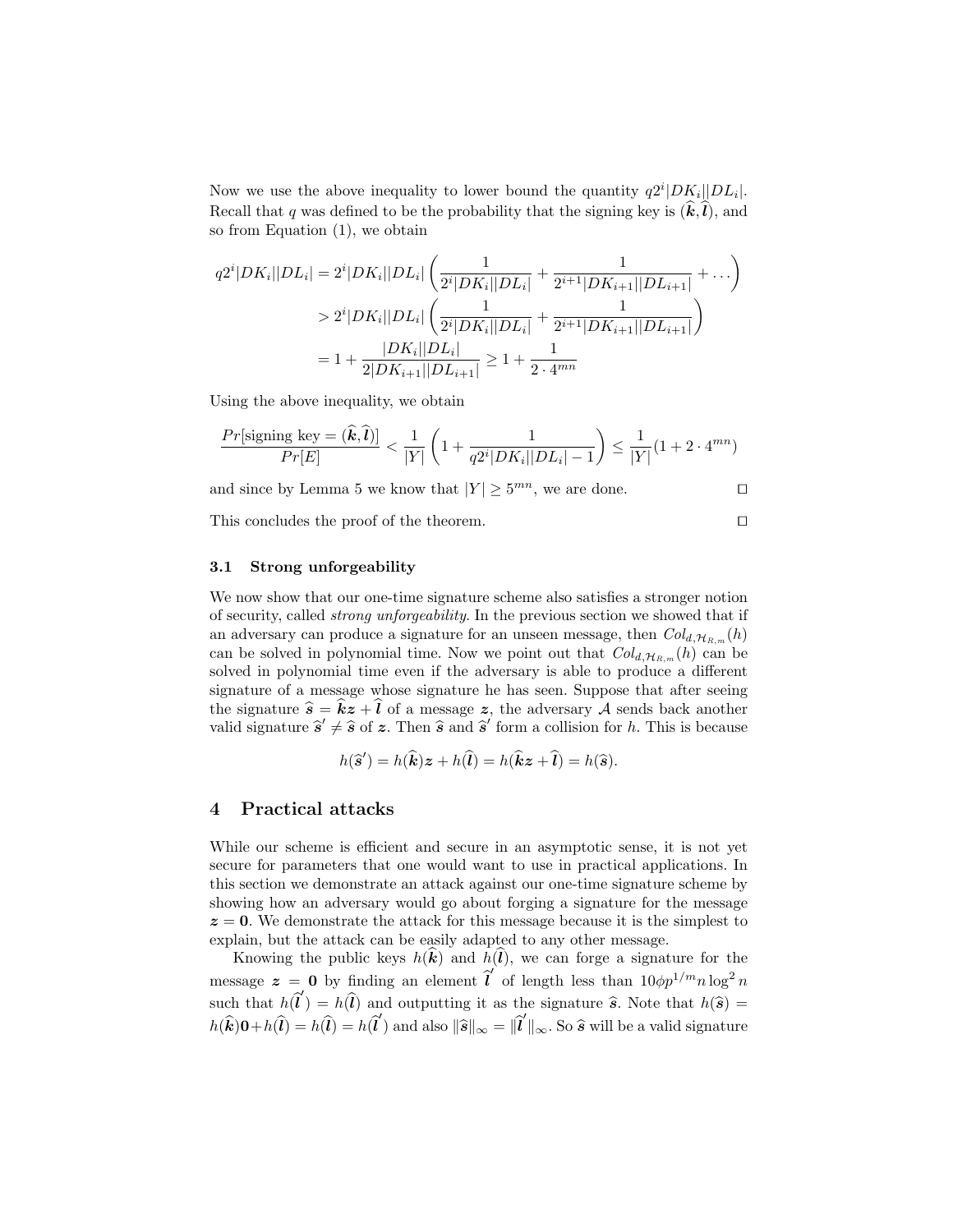of **0**. The hard part is of course finding an  $\hat{\mathbf{l}}'$  such that  $h(\hat{\mathbf{l}}') = h(\hat{\mathbf{l}})$ . But while this problem is believed to be exponentially hard in  $n$  (the degree of the polynomial  $h(\hat{\mathbf{l}})$ , for small values of n, this problem is heuristically solvable. We will now give an overview of how one would go about finding an  $\hat{i}$  with small coefficients when given  $h(\vec{l}')$ .

The idea is to use lattice reduction and so first we will need to view multiplication in the ring  $\mathbb{Z}_p[x]/\langle f \rangle$  as matrix-vector multiplication. Every polynomial in  $\mathbb{Z}_p[x]/\langle f \rangle$  can be associated with an *n*-dimensional vector in  $\mathbb{Z}_p$  in the obvious way. Also, for any element  $\mathbf{a} \in \mathbb{Z}_p[x]/\langle f \rangle$ , define  $M(\mathbf{a})$  to be an  $n \times n$  matrix where the  $i^{th}$  column (for  $0 \leq i \leq n-1$ ) corresponds to the vector representation of the polynomial  $ax^i$ . Now we can see that the multiplication of two polynomials  $a, b \in \mathbb{Z}_p[x]/\langle f \rangle$  can be written as the multiplication modulo p of the matrix  $M(a)$  by the vector representation of **b**.

By the above observation, the evaluation of the function  $h_{\hat{a}}(\hat{l}')$  can be interpreted as as a multiplication of an  $n \times nm$  matrix  $\mathbf{A} = (M(\boldsymbol{a}_1)| \dots | M(\boldsymbol{a}_m))$  by the vector representation of  $\hat{l}'$  modulo p. And so when we're given the public key  $h(\vec{l}')$ , we can interpret it as a vector (call it y), and then try to find a vector **b** with coefficients at most  $10\phi p^{1/m} n \log^2 n$  such that  $A\mathbf{b} = \mathbf{y}(\text{mod}p)$ . We will now explain how to use lattice reduction to find such a vector b.

We first define a matrix  $\mathbf{A}' = (\mathbf{A}|\mathbf{y})$ , and then try to find a vector  $\mathbf{b}'$  such that  $A'b' = 0 \pmod{p}$  where the last coordinate of b' is -1. Notice that this problem is equivalent to the previous one. We now observe that all the vectors  $\mathbf{b}' \in \mathbb{Z}^{mn+1}$  that satisfy  $\mathbf{A}'\mathbf{b}' = \mathbf{0}(\text{mod}p)$  form an additive group, and thus an integer lattice of dimension  $mn+1$ . And since we are trying to find a  $\mathbf{b}'$  with small coordinates, this is akin to finding a short vector in the aforementioned lattice. The basis of this lattice can be constructed in polynomial time (by viewing  $A<sup>'</sup>$ as a linear transformation mapping  $\mathbb{Z}^{mn+1}$  to  $\mathbb{Z}_p^n$ , and computing the kernel of this transformation). And now all we need to do is find a vector in this  $mn + 1$ dimensional lattice such that all its coordinates are less than  $10\phi p^{1/m} n \log^2 n$ , and the last coordinate is −1.

Suppose that *n* is around 512, then  $p = n^3 = 2^{27}$ ,  $m = \log n = 9$ , and suppose that  $\phi = 1$ . Thus we need to find a vector whose coordinates are less that  $80n \log^2 n \approx 2^{21}$  in a lattice of dimension  $512 \times 9 + 1 = 4609$ . It's important to notice that this lattice has a vector all of whose coefficients have absolute value at most 1, and all we need is a vector whose coefficients are less than  $2^{21}$ . Such a large vector (relative to the shortest vector) can easily be found by using standard lattice reduction algorithms that find an approximate shortest vector of the lattice. And heuristically, the algorithm can find such a short vector with the added requirement that the last coordinate is  $-1$ .

At this point it is unclear exactly how large we would have to set  $n$  in order to avoid the above attack, but it is certainly above any parameter that could be useful in practical applications. Nevertheless, we believe that by using the general structure of the scheme presented in this paper as a starting point, it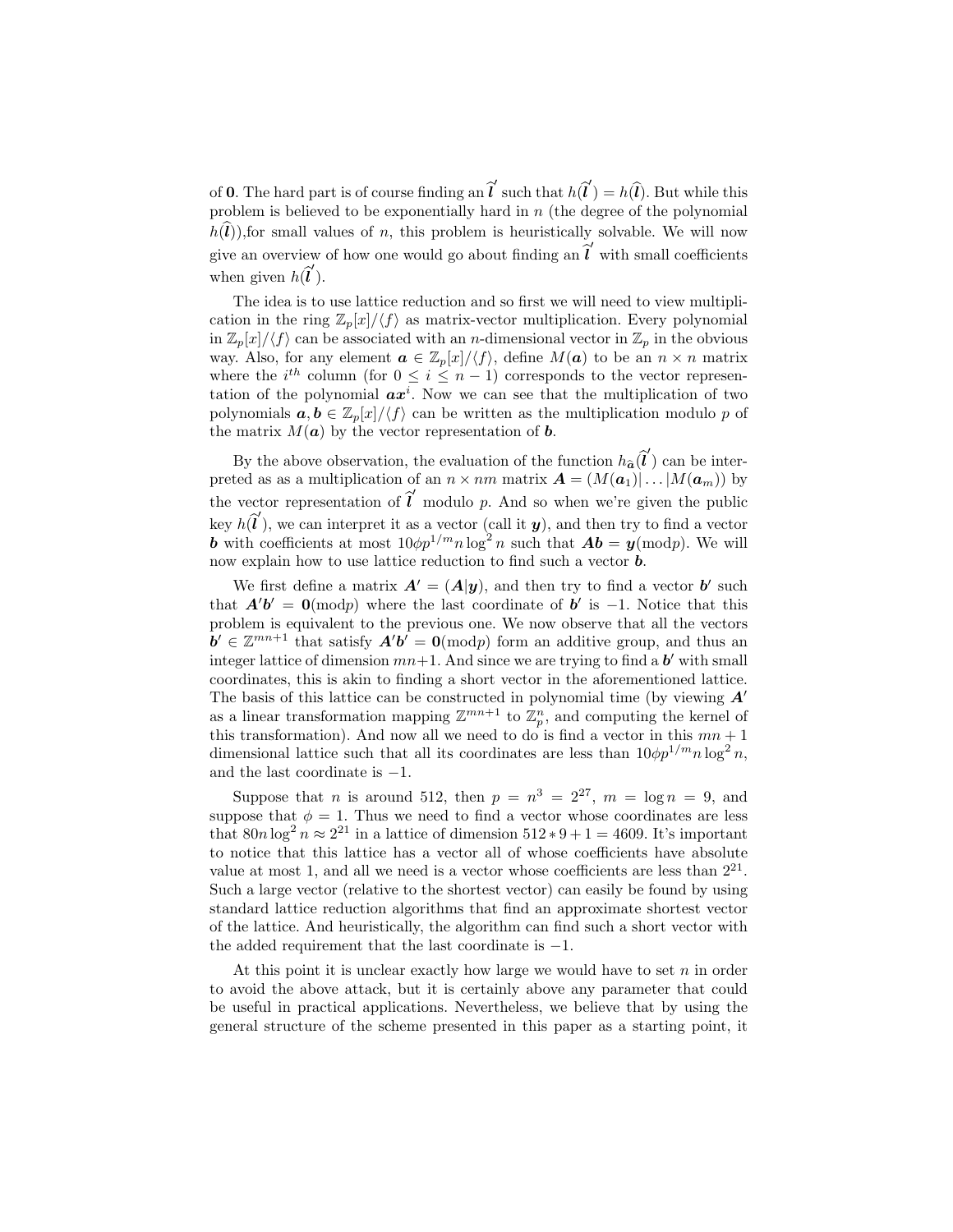may be possible to construct a practical and secure signature scheme, and this could prove to be a fruitful direction for further research.

# Acknowledgements

We would like to thank the anonymous referees for their comments which helped improve the presentation of this paper.

# References

- 1. D. Aharonov and O. Regev. Lattice problems in NP  $\cap$  coNP. Journal of the ACM, 52(5):749–765, 2005.
- 2. M. Ajtai. Generating hard instances of lattice problems. Complexity of Computations and Proofs, Quaderni di Matematica, 13:1–32, 2004. (Preliminary version in STOC 1996.).
- 3. M. Ajtai, R. Kumar, and D. Sivakumar. A sieve algorithm for the shortest lattice vector problem. In STOC, pages 601–610, 2001.
- 4. D. Bleichenbacher and U. Maurer. On the efficiency of one-time digital signatures. In ASIACRYPT, pages 145–158, 1996.
- 5. D. Bleichenbacher and U. Maurer. Optimal tree-based one-time digital signature schemes. In STACS, pages 363–374, 1996.
- 6. M. Blum and S. Micali. How to generate cryptographically strong sequences of pseudo-random bits. SIAM J. Comput., 13(4):850–864, 1984.
- 7. J. Bos and D. Chaum. Provably unforgeable signatures. In CRYPTO, pages 1–14, 1992.
- 8. R. Cramer and V. Shoup. Signature schemes based on the strong RSA assumption. ACM Trans. Inf. Syst. Secur., 3(3):161–185, 2000.
- 9. W. Diffie and M. Hellman. New directions in cryptography. IEEE Transactions on Information Theory, IT-22(6):644–654, 1976.
- 10. I. Dinur. Approximating  $SVP_{\infty}$  to within almost-polynomial factors is NP-hard. Theor. Comput. Sci., 285(1):55–71, 2002.
- 11. S. Even, O. Goldreich, and S. Micali. On-line/off-line digital signatures. J. Cryptology, 9(1):35–67, 1996.
- 12. R. Gennaro, Y. Gertner, J. Katz, and L. Trevisan. Bounds on the efficiency of generic cryptographic constructions. SIAM Journal on Computing, 35(1):217–246, 2005.
- 13. R. Gennaro, S. Halevi, and T. Rabin. Secure hash-and-sign signatures without the random oracle. In EUROCRYPT, pages 123–139, 1999.
- 14. O. Goldreich and S. Goldwasser. On the limits of nonapproximability of lattice problems. J. Comput. Syst. Sci., 60(3), 2000.
- 15. S. Goldwasser, S. Micali, and R. Rivest. A digital signature scheme secure against adaptive chosen-message attacks. SIAM J. Comput., 17(2):281–308, 1988.
- 16. A. Hevia and D. Micciancio. The provable security of graph-based one-time signatures and extensions to algebraic signature schemes. In Asiacrypt 2002, volume 2501 of Lecture Notes in Computer Science, pages 379–396. Springer, 2002.
- 17. R. Kumar and D. Sivakumar. On polynomial-factor approximations to the shortest lattice vector length. SIAM J. Discrete Math., 16(3):422–425, 2003.